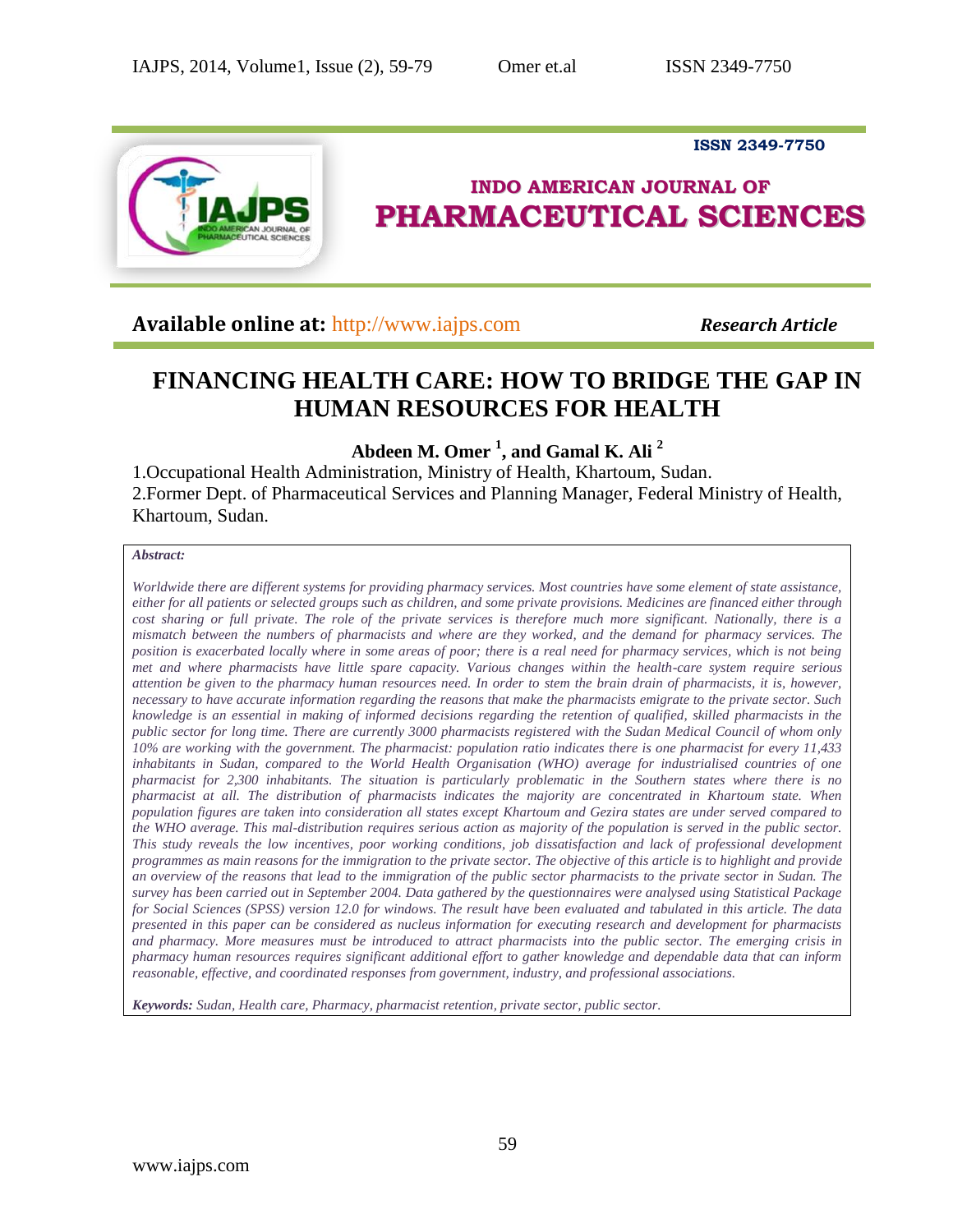# **1. INTRODUCTION**

Sudan is geo-politically well located, bridging the Arab world to Africa. Its large size and extension from south to north provides for several agroecological zones with a variety of climatic conditions, rainfall, soils and vegetation (Appendix 3). Sudan is one of the most diverse countries in Africa, home to deserts, mountain ranges, swamps and rain forests. The present policy of the national health–care system in Sudan is based on ensuring the welfare of the Sudanese inhabitants through increasing national production and upgrading the productivity of individuals. A health development strategy has been formulated in a way that realises the relevancy of health objectives to the main goals of the national development plans. The strategy of Sudan at the national level aims at developing the Primary Health Care (PHC) services in the rural areas as well as urban areas (GOS, 2002). Methods of preventing and controlling health problems are the following:

- Promotion of food supply and proper nutrition
- An adequate supply of safe water and basic sanitation
- Maternal and child health care
- Immunisation against major infectious diseases
- Preventing and control of locally endemic diseases, and
- Provision of essential drugs

This will be achieved through a health system consisting of three levels (state, provincial and localities), including the referral system, secondary and tertiary levels.

Poverty and the accompanying ignorance (lacking knowledge, generally don't have many options often than exploiting their local environment) of natural resource degradation present major obstacles to sustainable development. In Sudan about 75% of the population live in poor conditions (scarcity of food, water, clothes, health services, education, etc.), while 20% live in abject poverty. Small holders and pastoral groups have intensified exploitation of the land, contributing to widespread soil erosion (Omer, 1994). The economic dividend of a full peace settlement could be great. Sudan has large areas of cultivatable land, as well as gold and cotton. Its oil reserves are ripe for further exploitation.

In Sudan, with more than ten million people don't have adequate access to health care; twenty million inhabitants are without access to pharmacy, and a very low proportion of people being treated in hospitals. The investment, which is needed to fund the extension and improvement of these services, is substantial. Most governments in developing countries are ready to admit that they lack the financial resources for proper health and pharmacy schemes. Moreover, historically, bilateral and multilateral funding accounts for less than 10% of total investment needed. Thus the need for private financing is imperative.

Many healthy utilities in developing countries need to work in earnest to improve the efficiency of operations. These improvements will not only lead to better services but also to enhanced net cash flows that can be re-invested to improve the quality of service. Staff productivity is another area where significant gains can be achieved. Failure of subsidies to reach intended objectives is due, in part, to lack of transparency in their allocation. Subsidies are often indiscriminately assigned to support investment programmes that benefit more middle and high-income families, which are already receiving acceptable service. Consumption subsidies often benefit upper-income domestic consumers' substantially more than low-income ones. Many developing countries (Sudan is not an exception) are encouraging the participation of the private sector as a means to improve productivity in the provision of health and pharmacies services. Private-sector involvement is also needed to increase financial flows to expand the coverage and quality of services. Many successful private-sector interventions have been under taken. Private operators are not responsible for the financing of works, nonetheless they can bring significant productivity gains, which would allow the utility to allocate more resources to improve and extend services. Redressing productivity, subsidy and cross-subsidy issues before the private sector is invited to participate, has proven to be less contentious.

Despite the constraints, over the last decade the rate of implementation of rural and peri-urban pharmacy supplies and healthy programmes has increased considerably, and many people are now being served more adequately. The following are Sudan experience in pharmacy supply and healthy projects: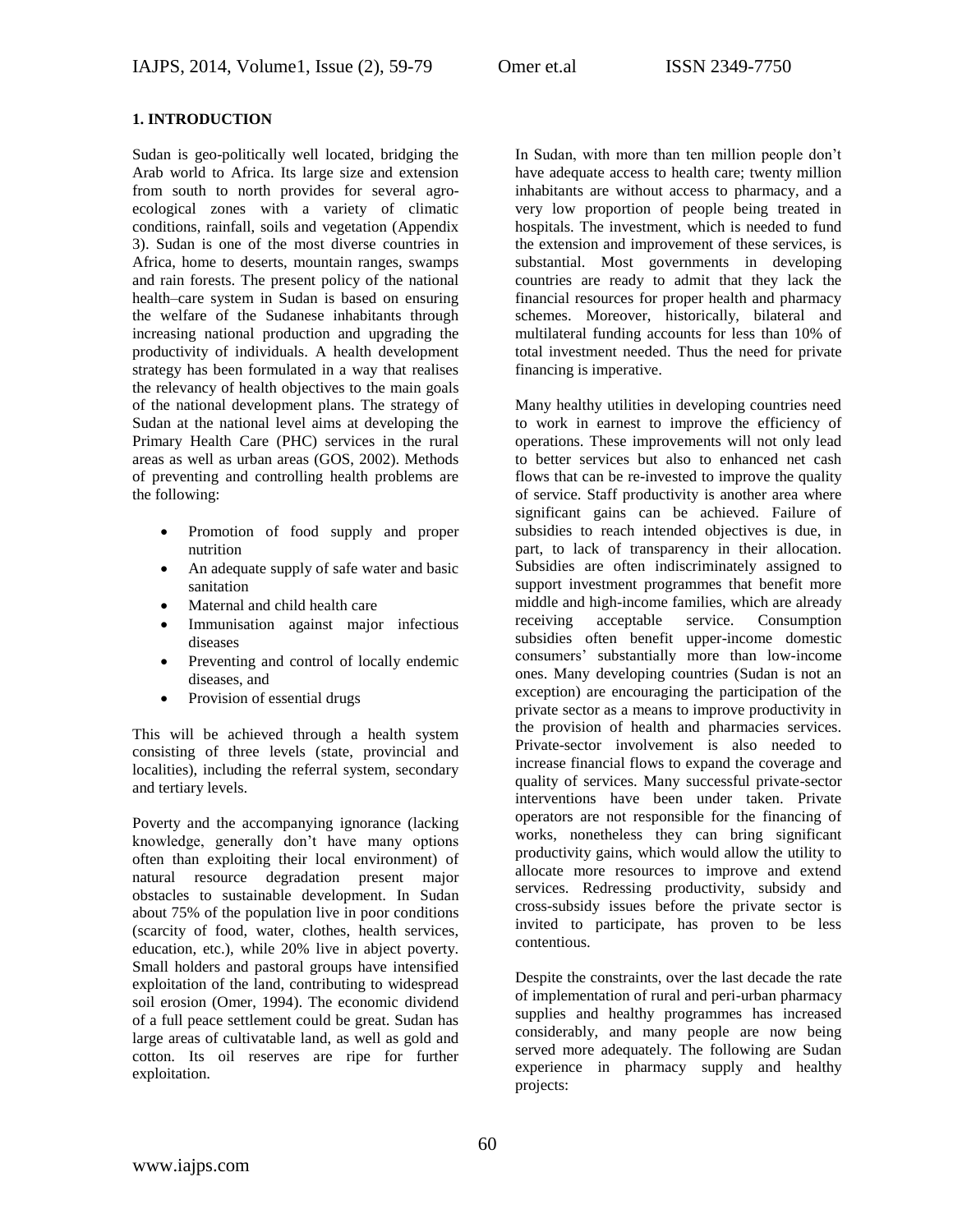At community level:

- Participatory approaches in planning, implementation and monitoring.
- Establishment and training of reliable financial and maintenance management.
- Sensitive timing of health and hygiene education.

At state and national level:

- Integrated multi-sectoral approach development.
- Training approach and material development for state and extension staff.
- Continuing support from integrated multisectoral extension team.
- Establishment of technical support system.
- Multi-sectoral advisory group including training and research institutions.
- Development and dissemination of relevant information for state and extension staff.

Coordination and integration of various aspects of health, and pharmacy management with other related resources is societal concern. The following are recommended:

- Community must be the focus of benefits accruing from restructures, legislature to protect community interest on the basis of equity and distribution, handover the assets to the community should be examined; and communities shall encourage the transfer the management of health schemes to a professional entity.
- The private sector should be used to mobilise, and strengthen the technical and financial resources, from within and without the country to implement the services, with particular emphasis on utilisation of local resources.
- The government should provide the necessary financial resources to guide the process of community management of pharmacy supplies. The government to divert from provision of services and be a facilitator through setting up standards, specifications and rules to help harmonise the private sector and establish a legal independent body by an act of parliament to monitor and control the providers. Government to assist the poor communities who cannot afford service

cost, and alleviate social-economic negative aspects of privatisation.

- The sector actors should create awareness to the community of the roles of the private sector and government in the provision of health and pharmacy services.
- Support agencies assist with the financial and technical support, the training facilities, coordination, development and dissemination of health projects, and then evaluation of projects.

Health system in Sudan is characterised by heavily reliance on charging users at the point of access (private expenditure on health is 79.1 percent (WHO, 2004)), with less use of prepayment system such as health insurance. The way the health system is funded, organised, managed and regulated affects health workers' supply, retention, and the performance. The contested policies of public health sector reform can be construed as attempts to craft the incentive environment to produce improved performance (Hongoro and McPake, 2004). The migration of doctors to Gulf States and more recently to UK leaves easily noticeable gap in health care system in Sudan. The loss of pharmacists from public sector mainly to private sector could be equally detrimental.

Primary Health Care was adopted as a main strategy for health care provision in Sudan and new strategies were introduced during the last decade, include:

- Health area system
- Polio eradication in 1988
- IMCI initiative
- Rollback malaria strategy
- Basic developmental need approach in 1997
- Safe motherhood, making pregnancy safer initiative, eradication of harmful traditional practices and emergency obstetrics' care programmes

The 25 years pharmacy strategy aims to help people maintain their health, manage common ailments, make the best use of prescribed medicines and manage long-term medication needs by providing a service which is easily accessible to all, tailored to individual needs, efficient, co-coordinated with other professionals, and of a quality that satisfy customers (MOH, 2003). The ability of the pharmacy profession to provide patients with more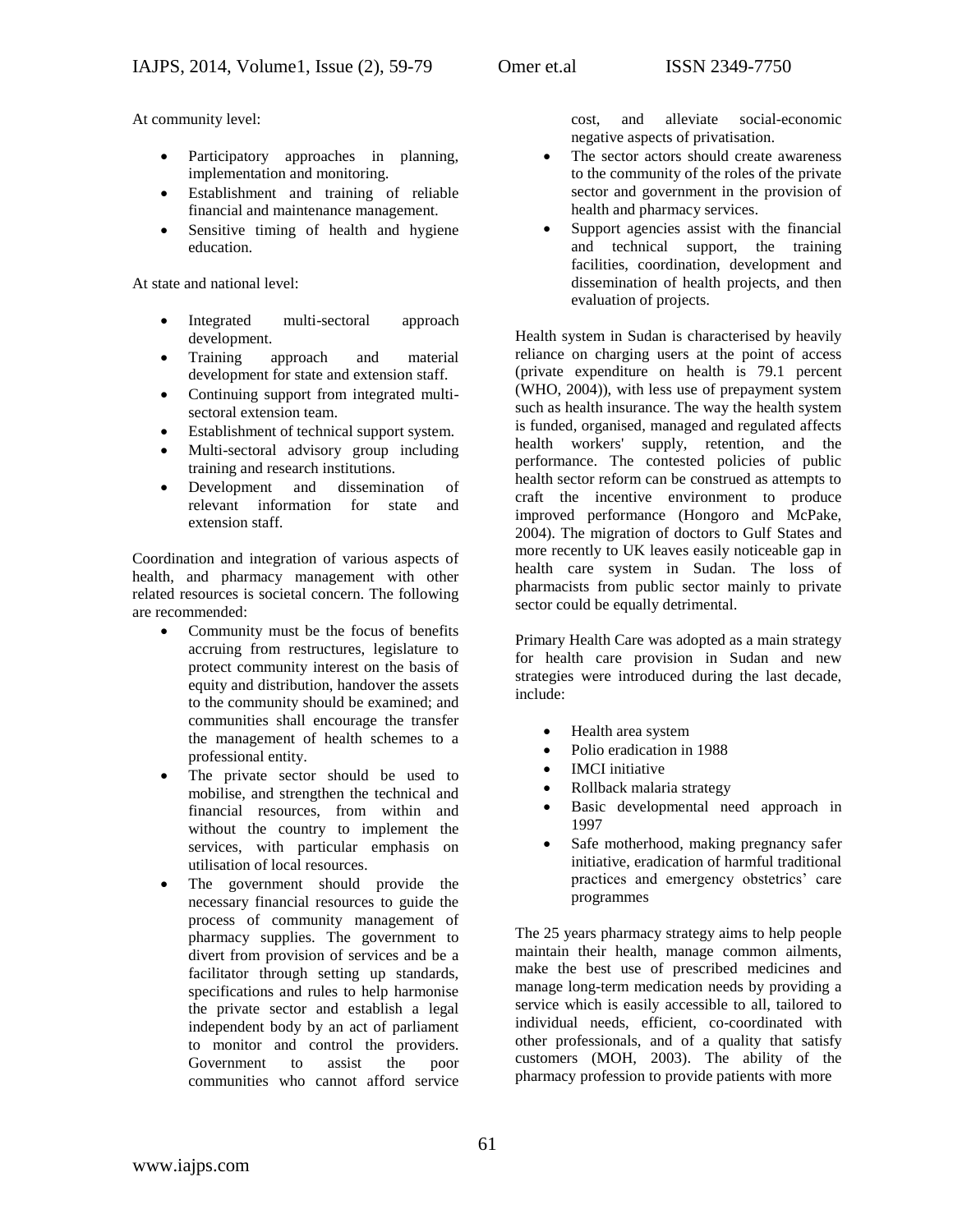support in using medicines and to make them more confident in advice they are given depends entirely on the quality and quantity of Pharmacy Human Resources (PHRs) available to do the job. PHRs in public sector are a critical component in the National Drug Policy (NDP) and the 25 years pharmacy strategy. Implementing of the pharmacy strategy and achieving its objectives depend upon people. It requires high qualified and experienced professionals, including policy-makers, pharmacists, doctors, pharmacy technicians, and paramedical staff, economists and researchers. The goals of the 25 years pharmacy strategy will not be achieved without increasing the number and quality of pharmacists working in the public sector. The brain drain will affect the pharmacists' key role in the implementation of NDP and 25 years pharmacy strategy (MOH, 1997). Pharmacists will implement the strategy only if they understand its rationale and objectives, when they are trained to do their jobs well, paid adequate wages, and motivated to maintain high standard. Lack of appropriate expertise has been a decisive factor in the failure of some countries to achieve the objectives of national drug policy.

Although substantial new resources such as oil production, peace agreement and increased Revolving Drug Funds (RDFs) coverage are promised to health system, many of the constraints cannot be easily resolved by money alone (Appendix 4). Worldwide there are different systems for providing pharmacy services. However, viewed across a variety of characteristics, the pharmacists' profession is clearly in transition. Where this evolution is leading is not clear. Increased numbers of drug therapies, an aging but more knowledgeable and demanding population, and deficiencies in other areas of the health care system seem to be driving increased demand for the clinical counselling skills of the pharmacists. Given the growing evidence of drug related complications, however, the well documented ability of pharmacists to anticipate and forestall many of these problems. A more likely scenario is that pharmacists will be increasingly valued and demanded for their knowledge, skills and cost effectiveness contribution to the health care system (CPA, 2001). The shortage of pharmacists at points of drug dispensing deprives the population of vital expertise in the management of medicine related problems in both community and hospital setting (Matowe et al., 2004).

### **Table .1 Pharmacists labour market (MOH, 2003)**

| <b>Institutions</b>              | 1989 | 2003 | <b>Increase in</b><br>$(\%)$ |
|----------------------------------|------|------|------------------------------|
| <b>Faculties of Pharmacy</b>     |      | 7    | 600%                         |
| <b>Registered Pharmacists</b>    | 1505 | 2992 | 99%                          |
| <b>Public Sector Pharmacists</b> | 162  | 300  | 85%                          |
| <b>Hospital Pharmacies</b>       | 205  | 304  | 48%                          |
| <b>Community Pharmacies</b>      | 551  | 779  | 41%                          |
| Drug Importing<br>Companies      | 77   | 175  | 127%                         |
| <b>Drug Manufacturers</b>        | 5    | 14   | 180%                         |

The drug distribution network in Sudan consists of open market, drug vendors (known as home drug store), community (private) pharmacies, people's pharmacies, private and public hospitals, doctors' private clinics, NGOs clinics, private medicines importers (wholesalers), public wholesalers (i.e. Central Medical Supplies and Khartoum State Revolving Drug Fund) and local pharmaceutical manufacturers. The states' departments of pharmacy statutorily license community and Peoples' pharmacies. A superintending pharmacist, who is permanently registered with Sudan Medical Council and licensed, oversees the pharmacy any time it is opened for business (The Act, 2001). With such pharmacies there should not be any serious of the sale of fake drugs. Unfortunately however, there are many pharmacies working without qualified pharmacists (MOH, 2003).

During the last decade, the pharmacy workforces have witnessed a significant increase in the number of pharmacies, drug importing companies and pharmaceutical manufacturers as shown in Table .1. In the public sector, adoption of cost sharing policy as a mechanism of financing for essential medicines at full price cost requires far more expertise than simply distributing free medicines. This policy increases the demand for pharmacists in hospitals. The new concept of pharmaceutical care and recognition pharmacists as health care team members will boost the demand for the skilled PHRs. The Federal Ministry of Health (MOH) faces two major issues with the PHRs. First, there is shortage of current pharmacists in the public sector. Secondly, the future role of pharmacists within the health cares system.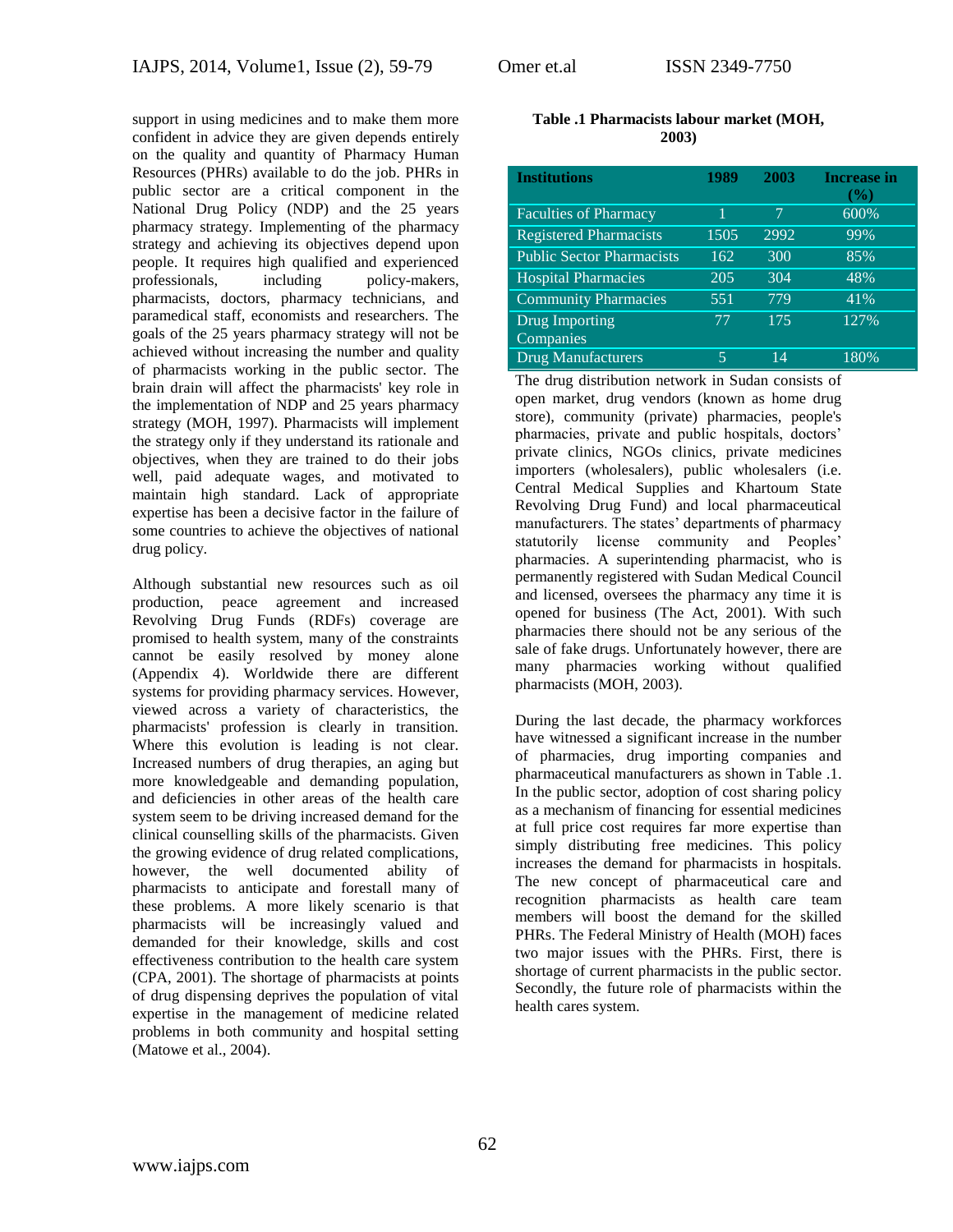As well as involving several of Sudan's neighbours, the civil war has proved costly; with the result many Sudanese have seen a fall in living standards. The political upheaval and economic meltdown in public sector play an important role in driven pharmacists out. This will render the public sector remains unattractive compared with elsewhere, and the private sector will continue to suck in qualified pharmacists in increasing numbers, and the public sector will continue to finance it.

There are considerable published works about brain drain of health professionals (mainly doctors and nurses) from developing countries to the developed ones (e.g., Lerberghe et al., 2002; Hongoro and McPake, 2004). But, there are no many empirical studies that examining the same questions about the brain drain of pharmacists from government institutions to the private sector. The findings of this article will demonstrate factors and explain the reasons behind the brain drain of pharmacists. The data are meant to provide health officials with evidence-based information about the causes of the pharmacists' attrition. Such information is necessary for formulating appropriate policies for the retention of pharmacists in Sudanese public sector. The study can benefit other developing countries with similar situation especially in Sub-Saharan Africa. It will also encourage human resources (planners and policy-makers) to be open to the application of business instrument when dealing with pharmacy manpower within the public sector.

# **2. AIMS AND OBJECTIVES**

The main purpose of this research is to determine and analyse the reasons of pharmacists' brain drain from public to private sectors in Sudan and to set a recommendation to remedy this situation.

The specific objectives are to answer the following questions:

- Why do pharmacists leave the public sectors and what are the most important reasons, which encourage them to join the private sector?
- What are the main reasons that make public sector pharmacists have intention to quit from civil service?
- What are the encouraging factors, which retain pharmacists in the public sector?

# **3. METHOD**

The logical target was a small sample that can describe a population group; however, the survey did not attempt to characterise the entire pharmacists working in Sudan. Thus, the objective of this study is not to generate statistically significant findings, but to explore the reasons of brain drain of pharmacists from public to private sectors and had been sized to be feasible in the time and resources available. The information necessary to explore the reasons of brain drain of pharmacists from public to private sectors were collected from 54 pharmacists working for private sectors (32 community pharmacies and 22 from drug importing companies) and 26 working with public sectors. All the above pharmacies were registered with Sudan Medical Council. These samples were obtained from registered pharmacists. The samples are nevertheless, thought to be sufficient to valid the conclusion drawn from this research.

Data were collected through the use of two selfcompleting questionnaires: one addressed to pharmacists working with government institutions (Appendix 1), and the other from those who working with the private sector (Appendix 2). The questionnaires using close-ended questions were phrased in such a way that a limited range of response was obtained and to get reliable and consistent information. The questionnaires then precoded. The questionnaires were translated back into clear Arabic language. Since, the ambiguous questions would lead to responses that do not accurately capture respondents' views or not bothering to respond (Boynton et al., 2004).

Each questionnaire was tested at the field to make sure that all relevant issues were covered and precodes were correct. Four pharmacists working with private sector (two from community pharmacies and the other two from drug importing companies) were asked to fill the questionnaire and feed back the authors (How long did it take them to answer the questions and whether there was unclear question(s) or not?). The same scenario was repeated with two public sector pharmacists to test the questionnaire designed to address those working with the government institutions. The pilot survey participants were not in the selected study samples. The responses were positive, though minor changes were made to both questionnaires (mainly in a formatting). A category "Others (please specify)"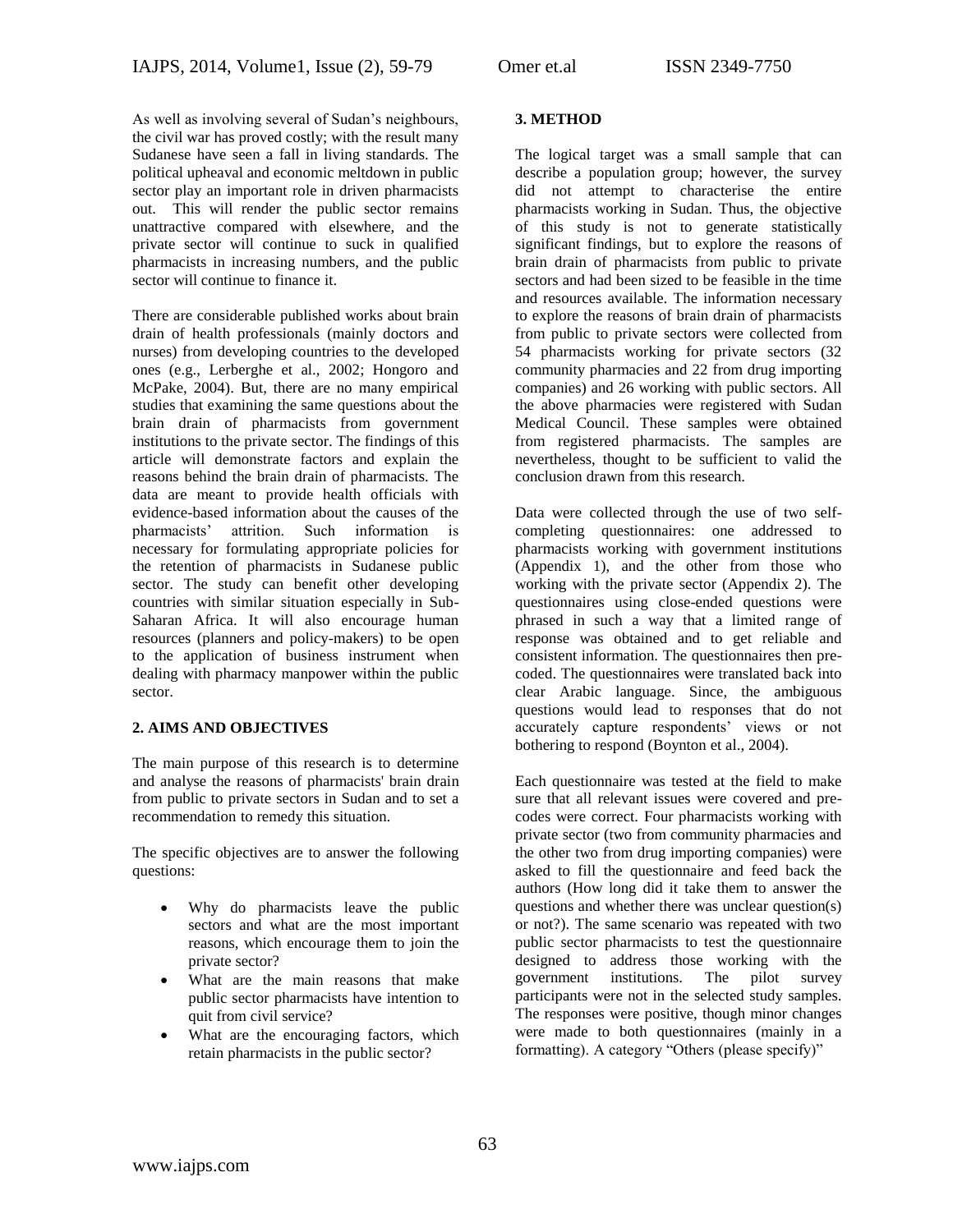was added after certain questions to accommodate any response not listed. The questionnaires took the respondents from 6 to 8 minutes to be answered carefully.

The participants from drug importing companies were selected by using systematic sampling methods. The authors agreed to select the first name appears in the list of the medicines importing companies' responsible pharmacists after their ascending sorting. Thereafter, every eighth pharmacists (the total number of drug companies is 175) on the list is to complete the sample size of 22. The respondents from community pharmacies were selected from the list of licensed community pharmacies responsible pharmacists using the same procedure as in the case of drug importing companies. After the selection of the first name, every twenty-fifth pharmacists (the total number is 779 pharmacies) on the list to complete the sample of 32 participants. The electronic lists were obtained from the General Directorate of Pharmacy, Federal Ministry of Health – Khartoum.

Member of supportive staff within the Directorate of Pharmacy distributed the questionnaire to the pharmacies and drug companies at Khartoum State. After one week latter, all questionnaires were collected with 100% response rate. Those who work with the Federal and Khartoum State Department of Pharmacies were asked to fill in a questionnaire specially designed for those who work with the government. The questionnaire was distributed to pharmacists using internal mail system (i.e. cirque). 26 responses representing 87% of the study population were received. This study was carried out between  $10^{th}$  and  $15^{th}$  of September 2004. The questionnaire was translated back into English in order to ensure there is no loss or change in meanings. Data gathered by the questionnaires were electronically analysed using Statistical Package for Social Sciences (SPSS) version 12.0 for windows.

#### **4. RESULTS**

#### **4.1 Public sector pharmacists**

The total number of respondents from public sector was 26 pharmacists (53.8%) of them were males. The majority (73%) of respondents graduated within or after 1991. Most (69%) of them had studied in Sudan. Surprisingly, (57%) of pharmacists (53.8% male) were employed in the private at some time in the past before joining the public sector. This is due to the fact some of the current pharmacy managers in Federal and

Khartoum State Departments of Pharmacy had private sector experience. The top three reasons that de-motivate pharmacists who had experience with the private were lack of ownership feeling (21.4%), sense of working for specific person (21.4%) and job dissatisfaction (14.3%). Most (80.8%) of respondents joined the public sector due to job satisfaction and feeling of ownership (65.4%) as illustrated in Table .2 and Fig. 1. In answering the question: 'Do you have intention to leave the public sector at some time in the future?' (61.5%) of respondents answered 'Yes'. The vast majority (87.5%) of them owing their intention to leave for better benefits in the private sector compared with the public sector as given in Table .3. Table .4 shows (69.2%) of respondents mentioned monetary issues as one of the reasons discourages them from continuing with public sector.

 **Table .2 Reasons for**  choosing public sector  $(N = 26)$ 

| <b>Reasons</b>                | <b>Percent</b> |
|-------------------------------|----------------|
| Job satisfaction              | 80.8           |
| Sense of ownership            | 65.4           |
| Training programme            | 46.2           |
| Feeling of doing a public job | 38.5           |
| Pensions and other benefits   | 77             |



**Fig. 1 Reasons for joining public sector**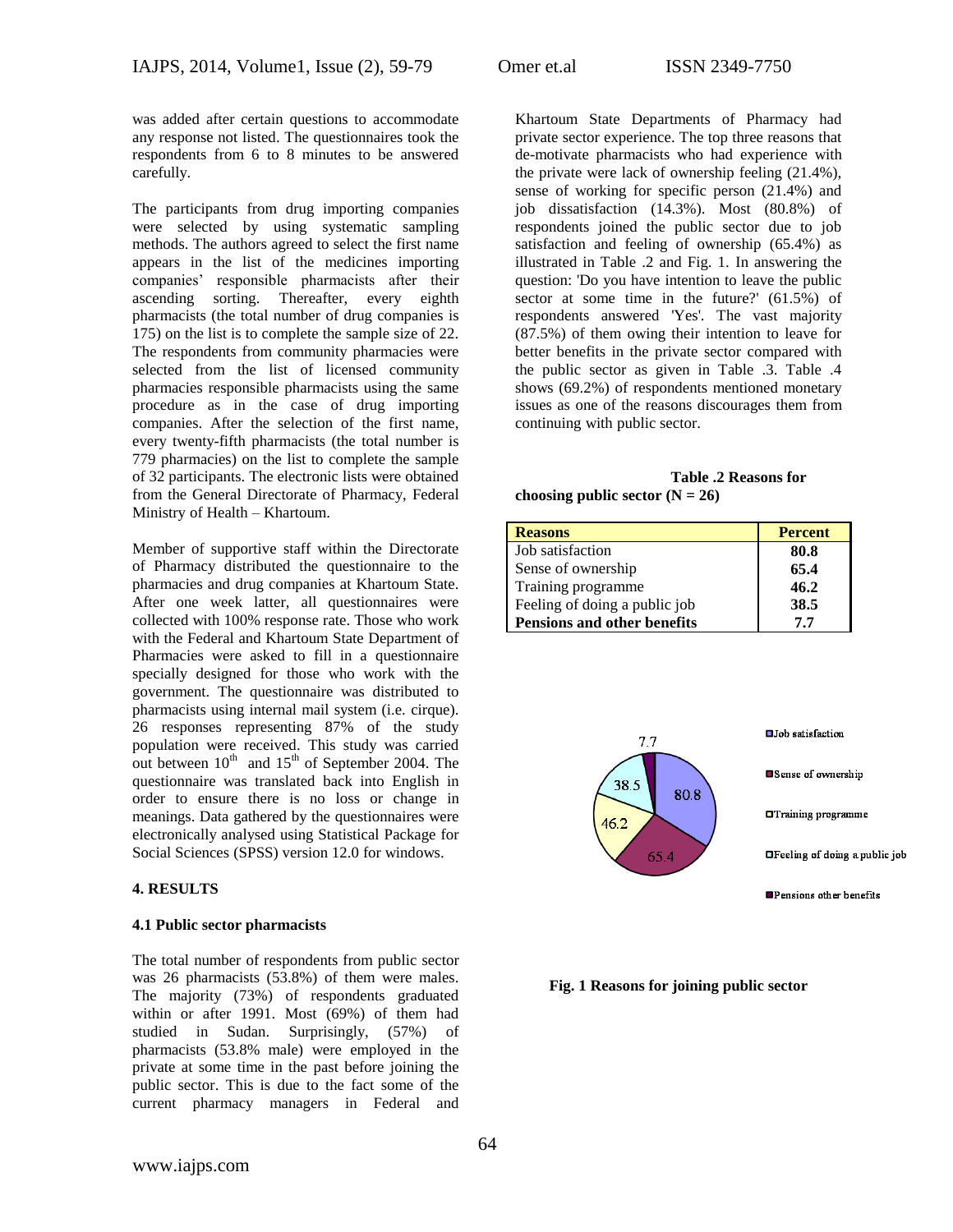**Table .3 'Why are you intending to leave the public sector?' (N= 16)**

| <b>Reasons</b>                        | <b>Percent</b> |
|---------------------------------------|----------------|
| High wages and incentives in the      | 87.5           |
| private sector                        |                |
| <b>Private sector offers vehicles</b> | 56.3           |
| The private give full treatment when  | 50.0           |
| feeling ill                           |                |
| Job satisfaction in the private       | 63             |

**Table .4 Reasons discourage you to continue**  with public sector  $(N = 26)$ 

| <b>Reasons</b>                     | <b>Percent</b> |
|------------------------------------|----------------|
| <b>Monetary issues</b>             | 69.2           |
| Lack of recognition of what I have | 57.7           |
| done                               |                |
| Dim vision                         | 53.8           |
| <b>Sense of instability</b>        | 53.8           |
| Those who work and those who don't | 53.8           |
| are equal                          |                |
| Policy-makers don't<br>care about  | 53.8           |
| pharmacy                           |                |
| Lack of job satisfaction           | 34.6           |
| <b>Political issues</b>            | 15.4           |

The respondents recommended continuing pharmacy professionals' development to assure the role of the pharmacists in the health care, creation of new jobs, increase the salaries of public sector pharmacists and activation of federal pharmacy and poisons board.

#### **4.2 Private sector pharmacists**

The number of respondents from the private sector was 54 (80%) of them were male. (77.8%) had studied in Sudan and the majority (74%) graduated during or after 1991. 32 (59.3%) of the respondents worked with community pharmacy whereas, 22 (40.7%) were drug companies employees. Salaries in the private sector ranged from LS 500,000 to LS  $2,500,000$  Sudanese pound (LS) or more (1 US\$ = LS 2500). 35 (65%) pharmacists had previous public sector experience. In answering the question 'Why did you leave the public sector?' (51.4%) of respondents had left the public sector because policy-makers did not care of pharmacy (Table .5). The main reasons for choosing the private sectors mentioned by respondents are the salaries (61.8%); the job satisfaction (52.9%) and the vehicle (26.5%) are shown in Table .6 and Fig. 2.

Substantial percentage (78.4%) of the respondents answer "yes" to the question: thinking about your own job; could you leave the private and join the public sector at some time in the future? Table .7 shows the reasons, which encourage pharmacists who were in the private sector (at the time of the study), and are willing to join the public sector.

#### **Table .5 'Why do you leave the public sector?' (N = 35)**

| <b>Reasons</b>                                 | <b>Percent</b> |
|------------------------------------------------|----------------|
| of <sub>1</sub><br>Policy makers don't<br>care | 51.4           |
| pharmacy                                       |                |
| Those who work and those who don't             | 42.9           |
| are equal                                      |                |
| Low salaries and incentives                    | 42.9           |
| Lack of recognition of what I have             | 31.4           |
| done                                           |                |
| <b>Instability feeling</b>                     | 28.6           |
| Lack of job satisfaction                       | 28.6           |
| Dim vision                                     | 25.7           |
| <b>Political issues</b>                        | 17.1           |
| <b>Others</b>                                  | 28.6           |

\*No training, hospitals are without medicines and domination of doctors

**Table .6 Reasons for choosing the private sector (N = 34)**

| No.            | <b>Reasons</b>                  | Percent |
|----------------|---------------------------------|---------|
|                | Salaries are better than public | 61.8    |
|                | sector                          |         |
| $\overline{2}$ | Job satisfaction                | 52.9    |
| 3              | Private sector offers vehicles  | 26.5    |
| 4              | Full treatment when feeling ill | 14.7    |
|                | $Others^*$                      | 23.5    |

 \*No jobs available in the public sector and mismanagement. It is easy to have a private job to increase the income and flexibility of working environment.

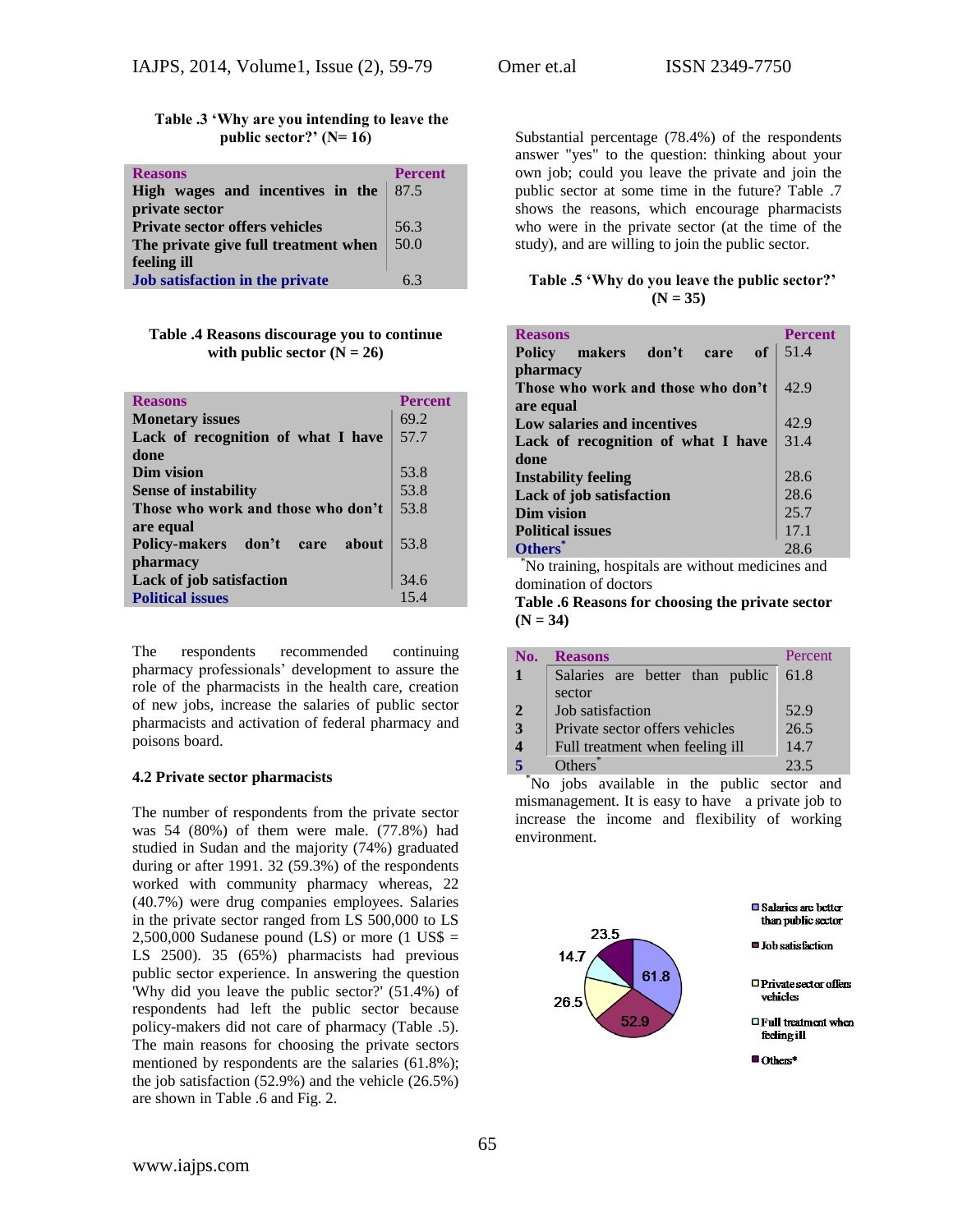# **Fig. 2 Reasons for preferring the private sector**

**Table .7** '**What encourages you to join the public sector?' (N = 43)**

| <b>Reasons</b>                     | <b>Percent</b> |
|------------------------------------|----------------|
| <b>Job</b> satisfaction            | 69.8           |
| No feeling of working for specific | 62.8           |
| person                             |                |
| <b>Overseas training</b>           | 62.8           |
| <b>Internal training</b>           | 55.8           |
| <b>Feeling of ownership</b>        | 48.8           |
| <b>Better salaries</b>             | 27.9           |
| Others*                            | 18.6           |

 \*Public sector reserves rights when ill, job satisfaction, stability and fair competition

The most important reasons discourage the pharmacists who were in the private sector during the study period from joining the public sector are presented in Table 8.

**Table .8 'Why didn't some private-sector pharmacists like to join the public sector?'** ( $N =$ **31)**

| <b>Reasons</b>             | <b>Percent</b> |
|----------------------------|----------------|
| <b>Monetary issues</b>     | 64.5           |
| Dim vision                 | 51.6           |
| <b>Instability feeling</b> | 38.7           |
| Lack of job satisfaction   | 19.4           |
| <b>Political issues</b>    | 12.9           |
| Others*                    | 1.5            |

\*Government neglects pharmacists and the domination of doctors **5. DISCUSSIONS**

#### **5.1 Public sector pharmacy workforces**

The public health sector reform seems to have undermined pharmacy human resources in health sector as often as making a positive contribution. Without motivated, competent, and well-funded pharmacy workforces, there is a dangerous infusion of money for establishing drugs revolving funds in different states. To address the national problem of access to essential medicines will be either misused or wasted, or both.

Challenges with respect to pharmacy human resources vary greatly between and within states, and associated with the political commitment of the states` government and their ministers of health. The public sectors' pharmacists in many states are adversely affected by sever under investment from the states and national funds, as well as external

sources. For example, pharmacy budget from World Health Organisation (WHO) reduced from US\$ 200,000 in 2003 to only US\$ 93,000 in 2004 (FGDP, 2004). Driven by financial limitations, pharmacy workforces planning at federal and states ministries of health has been unable to match pharmacists requirements, the needs of community and the health system as whole.

It has been quite evident the civil service management system is detrimental to the retention of skilled pharmacists. Like other disciplines, the service affair authority determines the number of pharmacists` jobs in the public sector. It also sets salary scale and other incentives schemes in coordination with the Federal Ministry of Finance and Economic Planning. Although health professionals in hospitals tend to work in shifts and have to face different working conditions, the incentive system was not flexible enough to cope with differences between health professionals and other civil servants. Notably, the gap in the pharmacy workforces don't generally relate to pharmacists, but to pharmacy assistants who constitute the bulk of the workforces. The difficulties caused by low pharmacy staff numbers are compounded by morale problems, skill balances and geographical mal-distribution, most of which are related to poor human resources management (Narasimhan et al., 2004). How can the ministry of health grapple successfully with the demands of pharmaceutical care crises and the requirements of transformed pharmacy profession, if it lacks the very foundation of pharmacy care – motivated, trained and supported pharmacists.

# **5.2 Mal-distribution**

Around 3000 pharmacists are registered in Sudan. Only 300 (10%) works with the public sector. 25, 25, 20 pharmacists were employed in Khartoum, Khartoum North and Omdurman hospitals respectively. Some states (e.g., Southern states has only 2 pharmacists) were not included in Table .9. This anomaly seems to imply the number of pharmacists in the public sector (hasn't only been insufficient in absolute terms, but also has been inefficient in its distribution). This number will be depleted and the situation may be getting worse. One reason is migration to the private sector.

# **5.3 Working conditions**

Sudan like many developing countries, the essential working conditions is not met. Social or personal development opportunities are limited. Therefore, it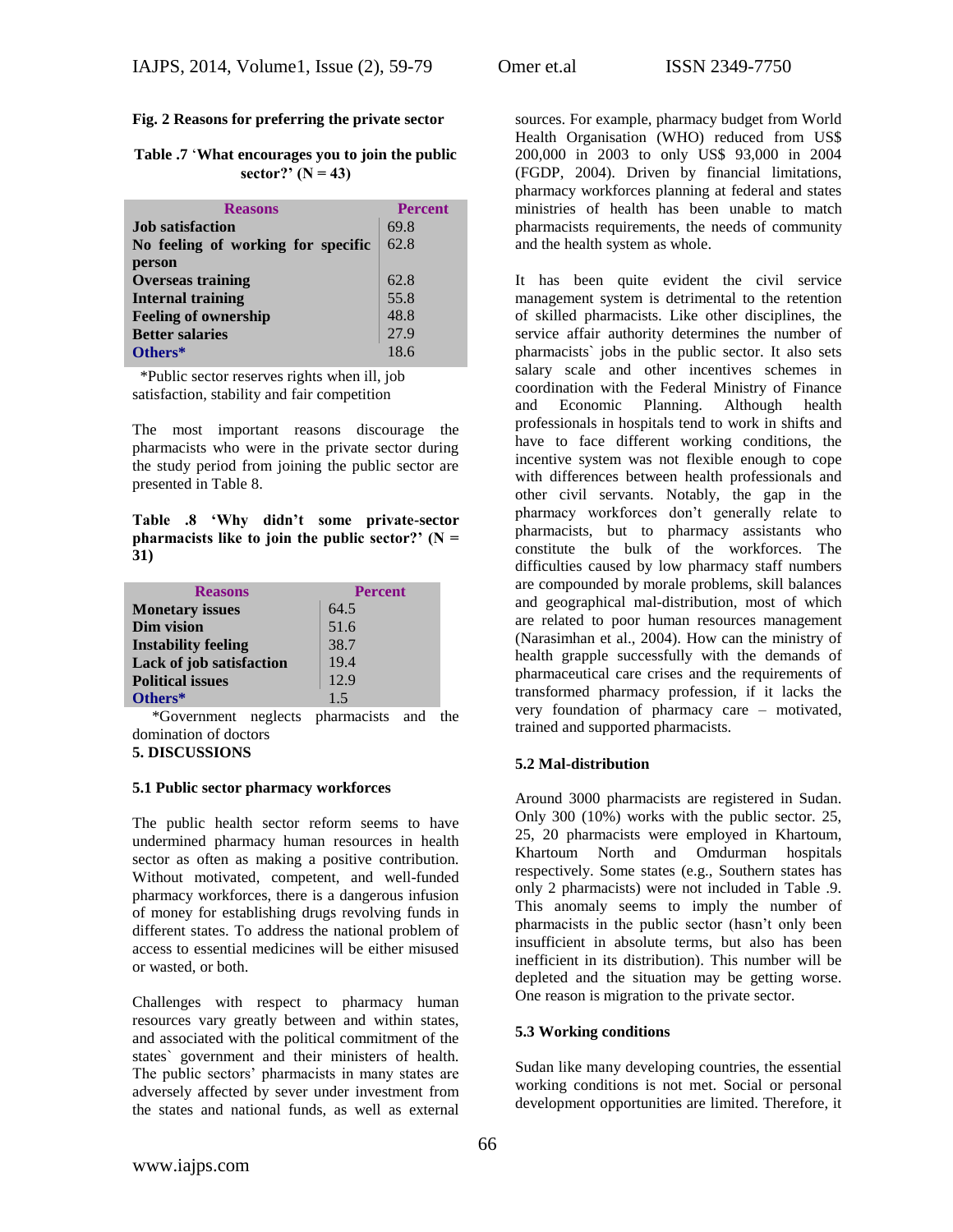is difficult for health professionals in general and pharmacists in particular to remain satisfied. The poor working conditions, remuneration and other factors pushed pharmacists out of the public sector.

#### **5.4 Incentives and remuneration**

The question 'why public sector pharmacists intending to leave?' showed the issues of salary and remuneration dominated. (87.5%) of pharmacists at Khartoum area stated in surveyed high wages and incentives in the private sector. (56.3%) stated vehicle as the reason for intending to leave the public sector. The study revealed the salaries of the majority (78%) of private sector pharmacists are more than 3 times the salaries of the public sector pharmacists. On average, the private pharmacists earn L.S 2 million compared with around L.S 600,000 for the public sector pharmacists. It is not uncommon to the public pharmacists to engage in dual practice (such as night shifts or working with the drug companies as fulltime at the same time) or solicit informal payments (such as registration of a pharmacy or a drug company without even visiting it) to supplement their income. Hence, this causes various further difficulties in accountability and equity of access.

#### **Table .9 Pharmacists distribution at state levels**

| <b>State</b>                  | Number of                   |
|-------------------------------|-----------------------------|
|                               | pharmacists                 |
| <b>Department of Pharmacy</b> | 8                           |
| (DOP) Khartoum State          |                             |
| <b>DOP-North Darfur</b>       | 7                           |
| <b>DOP-Sennar</b>             | 2                           |
| DOP-North Kordofan            | 5                           |
| <b>DOP-South Kordofan</b>     | 7                           |
| <b>DOP-White Nile</b>         | $\mathcal{D}_{\mathcal{L}}$ |
| DOP-Kassala                   | 7                           |
| <b>DOP-River Nile</b>         | 3                           |
| <b>DOP-Northern State</b>     | 3                           |
| <b>DOP-Al Gezira</b>          | 6                           |
| Total                         | 50                          |

\*The Pharmacists who work with Revolving Drug Funds are not included. \*\*Information about other States is not available (10 Southern states, 2 Darfur states, 2 Eastern states, 1 Blue Nile state, and 1 West Kordofan state)

There are some reported evidences for using of provider incentives and enablers can improve the performance under specific circumstances. For example, Eichler and colleagues (2001) showed the indicators of the achievement used to establish bonus payments improved when a bonus system

was introduced in Haiti. The use of financial incentives was also reported positively to change health worker behaviour in terms of heightened productivity in Cambodia (Van Damme et al, 2001). The findings consolidate strategies implemented by Abdullah Seedahmed at Khartoum State (Federal Ministry of Health. He was the Minister of Health, Khartoum State during 1993 –2001) and Elsadig Gasmalla at Red Sea, Northern, Algadarif and Al Gezira States (Minister of Health, Gezira State. He was the Minister of Health during 1996 – 2000) in attracting pharmacists to work in public sector especially, at the Ministry of Health during their time. These strategies comprised in additional to financial incentives, the full delegation of power to the pharmacy managers, political support and motivation.

# **5.5 Job satisfaction**

Without professional, personal job satisfaction, and the ability to carry out a job as well as possible, the staff can become disillusioned and leave the vacancy (Hughes, 2004). In pharmacy, where practice only remotely resembles what students are taught, this makes students frustrated and disgruntled on qualification (Matowe et al., 2004). Thus, it is not surprising the young pharmacists (74%) of private-sector pharmacists in the study graduated during or after 1991 seek better career opportunities in the private sector, where they are offered at least better remuneration. The study revealed (69.8%) of the respondents might be encouraged to join the public service, due to job satisfaction, if other obstacles are solved.

# **5.6 Training strategies**

A lack of professional development can result in low staff morale (Shepherd, 1995). Training strategies that fail to emphasise continued pharmacy professional development affect not only the numbers of pharmacists in the public sector as shown in Table .8, but also their quality and performance. In addition, poor job satisfaction, working conditions, and remuneration. These dimensions are not captured in the data to enable international comparison. But, they are widely understood to be at least as important as more quantifiable factors in explaining the performance of the health care (Hongoro and McPake, 2004).

Although there is an imperative to retain staff, and there is a link between increased retention, personal development plan and appraisal (Gould, 2004). The strategy of bonding pharmacists to government after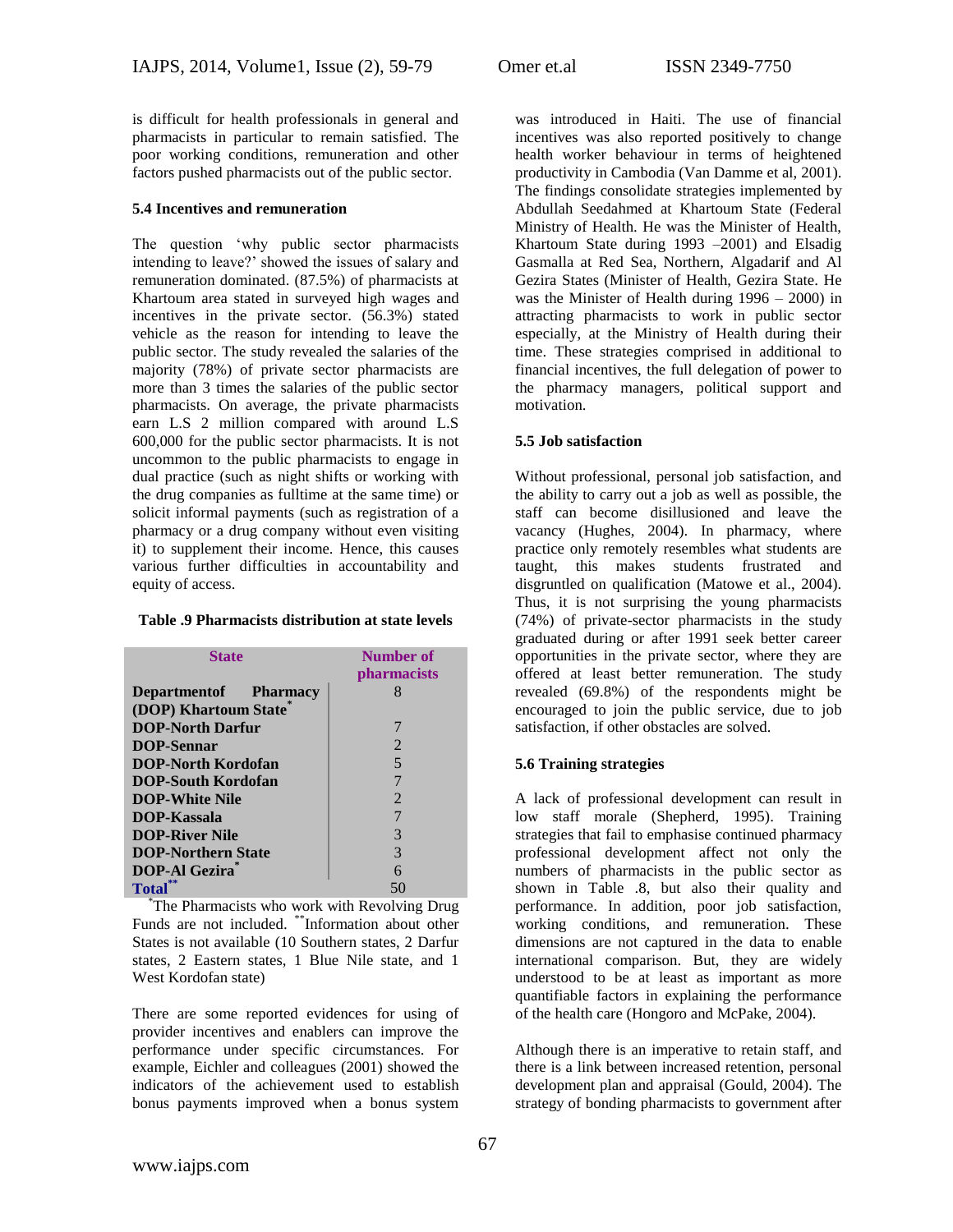pre-registration training has largely failed because pharmacists easily find ways to quit from the public sector (One-year houseman-ship strategy was adopted in early 1990s). This failure is partly explained in the absence of punitive action and capacity to enforce penalties (if any) and availability of buy-out options (such as attractive drug companies).

# **6. PHARMACEUTICALS FINANCING REFORMS**

In developing countries, pharmaceuticals generally account for a more significant share of overall health expenditures than in developed countries (15%). In several African countries, it is believed to exceed 50%. In developing countries 50-90% of the overall pharmaceuticals expenditures are privately financed, which is considerably higher than in developed countries (median is 34%) (Velasquez et al., 1998).

Financing of pharmaceutical is crucial issue for several reasons. First, because drugs are save lives and improve health, it is important that drug financing ensures access to essential drugs for all segments of the population. Second, drugs are costly. For most ministries of health, drugs represent the largest expenditure after staff salaries. In some countries, up to 80% of household's healthrelated spending is on drugs. In developing countries, drugs commonly represent from 25 to 50% of total public and private health expenditures (Quick et al., 1997). Third, inadequate funding for drugs means expenditures for staff salaries and other care costs may be used inefficiently or simply wasted. Fourth, the availability and effectiveness of drugs are key factors in generating and maintaining public interest and participation in health related activities.

To be successful, user fee mechanisms must generally be accompanied by perceived quality improvements in services. The World Bank suggests the improvement in the quality of services would compensate the negative impact of prices. This implies that improved supply mechanisms for drugs are both prerequisites and outputs of successful programmes. The properly designed cost recovery programmes can encourage higher demand for modern health care and, as a result, higher level of utilisation (Hotchkiss, 1998). If all are true, it is unsurprising the utilisation of Sudan health services in the public sector was low during the 1980s and personnel, especially in peripheral health facilities,

idle most of the time. In 1992, Sudan had introduced cost recovery measures as a part of its programme of economic reforms, following a course taken by many developing countries. During the 1990`s, Sudan initiated number of initiatives to establish medicine financing mechanisms as part of health reform process and decentralised decisionmaking at state level. In 1992, the government abolished the constitutional right of free health care. There is interest by the states to introduce a medicine financing mechanism based on the Revolving Drug Fund (RDF) experience of Khartoum State (KS).

Given the fact that less than 50% of the population has regular access to the essential medicines (Quick et al., 1997), and the highest availability of essential medicines at affordable prices in Khartoum state. The government decided to replicate the RDF to other states. Since 2001 the Central Medical Supplies Public Corporation (CMSPC) is involved in the development of RDF in Seventeen states. The RDF has the highest level of political support as the president of Sudan himself inaugurated it.

# **7. RECOMMENDATIONS**

The public sector is rigid, bureaucratic personnelmanagement practices, low incentives, poor job satisfaction and unsupportive work environment compared to the private sector. Such situation demoralised pharmacists and encourages them to join the private sector. Many (65%) of surveyed private-sector pharmacists claimed they were public sector pharmacists migrated to the private sector. Although information on migration is sparse, anecdotal evidence persuasively underscores the problem. An internal flow of pharmacists plagues all states, since pharmacists move from poorer states to wealthier ones and from the public sector to the private. Strategies to meet current and future challenges in pharmacy human resources are urgently needed. Approaches that focus on the training of individuals, which do not take into account the job satisfaction (i.e. the nature of the work itself) and pharmacists' mobility, can enjoy only limited success. Increased production alone cannot compensate for weak motivation, high attrition and increasing mobility. To reverse decades of neglect, policy-makers in both (state and federal level) should begin now, first by recognising the problem and secondly by fixing it through the immediate implementation of potentially effective strategies. Although, we do not advocate the creation of new barriers to the movement of pharmacists between private and public sectors,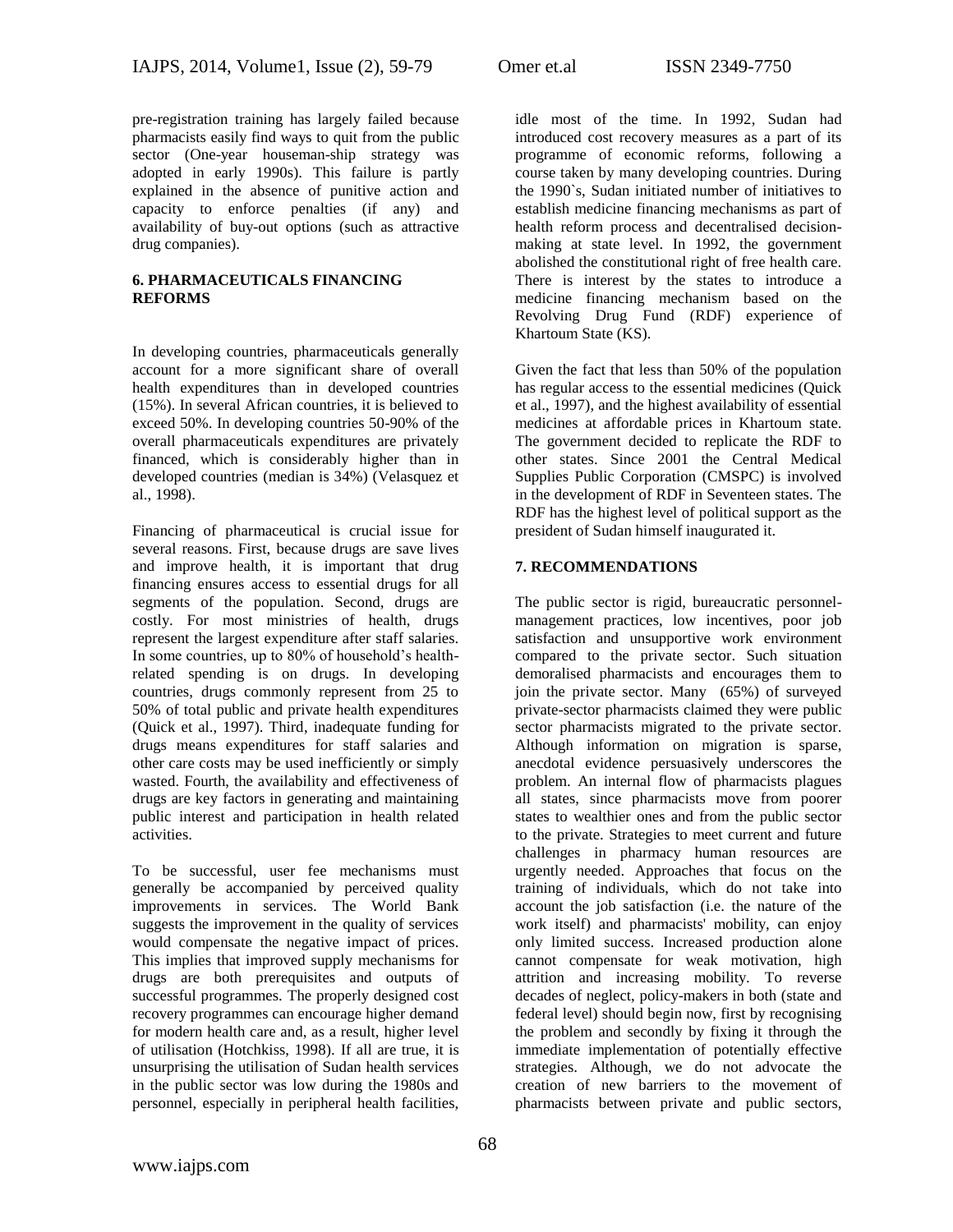steps should be taken to redress the unbalanced situation. Ten immediate steps are recommended:

- Large-scale advocacy is needed to achieve heightened political awareness within states and at federal level. One potential outcome of large-scale movement would be the beginnings of introduction of pharmacy care concept, which reshapes the pharmacy services around the patients in hospitals and community pharmacies. This concept will benefit the health care system users and motivate pharmacists to do a good job to their clients and employers. The employers need to foster an organisational culture that recognises and values staff contribution. Central to the delivery of effective recognition are employees' immediate bosses, where a participative and considerate management style is shown as a major predictive factor of retention.
- The Federal Ministry of Health (FMOH) needs to learn from the past experience of Khartoum, Red Sea, Northern, and Algadarif States and current Gezira State then, identify success stories. Pharmacists and their organisations, and Ministries of Health have not remained passive in confronting the crisis in pharmacy workforces. The goodwill and commitment of public sector pharmacists to provide quality care despite low wages (30% of the average private salary) and medicines supply shortages at times of appalling conditions should not be overlooked.
- Pharmacist job satisfaction: Job satisfaction is how people feel about their jobs. Experiencing job dissatisfaction leads to withdrawal cognition and employee turnover. Job dissatisfaction can be caused in many ways, including high centralisation, routinisation, low integration, low communication and policy knowledge. Pharmacy education has a key role to prepare pharmacy student for practice and must anticipate the changing professional role. New strategies need to be developed with the participation of pharmacy professionals associations, unions, universities and ministries of health and higher education representatives to meet both; the short-term and long-term needs of pharmacists as pharmacy care providers. Technology will, no doubt give opportunity to join postgraduate studies

(e.g., P.G. diploma or M.Sc. courses) from overseas via e-learning or continuing pharmacy professional development programmes.

- Salaries and incentives structure: This includes the process of creating new jobs, addressing low wages, as well as developing incentives structure that supports pharmacists over the course of their working lives. In order to stem the flow of pharmacists to the private sector and increase their performance, the Ministry of Health needs to pay incentives to its pharmacy staff on a semi-private basis. Introduction of the employment contract and the application of the incentive budget line opposite performance proved to be effective in Khartoum State experience (Mohamed, 2000). The obligations of each part (employer and employee) should be written in nonambiguous language and transparent reward system should be in place. When transparency of reward system is poor, its credibility will be questioned and pharmacists might not respond to the explicit incentive system at all. IDS, 2000 pointed the lack of training and potential career development is a particularly important contributor to voluntary resignations. Uncompetitive pay is often debated as a reason for employee turnover (IDS, 2000). The perception of receiving a fair salary is a determinant of retention. It seems to be important both at the recruitment stage and subsequently as a determinant of retention rates is the perception that employees are receiving a fair salary. It is important to note this doesn't necessarily equate to a large salary, since people often compare themselves with peers in the same occupations or with friends and family rather than with better paid or higher skilled workers. Also, when promises are broken and expectations are perceived (haven't been met), employees take actions to withdraw from the organisation, which may include actually quitting jobs.
- Pharmacy staff motivation: In addition to financial incentives, Ministry of Health should continue to invest in improving the working conditions to ensure the suitable qualified and skilled pharmacists are retained for longer periods. Recruitment of qualified pharmacists (which may include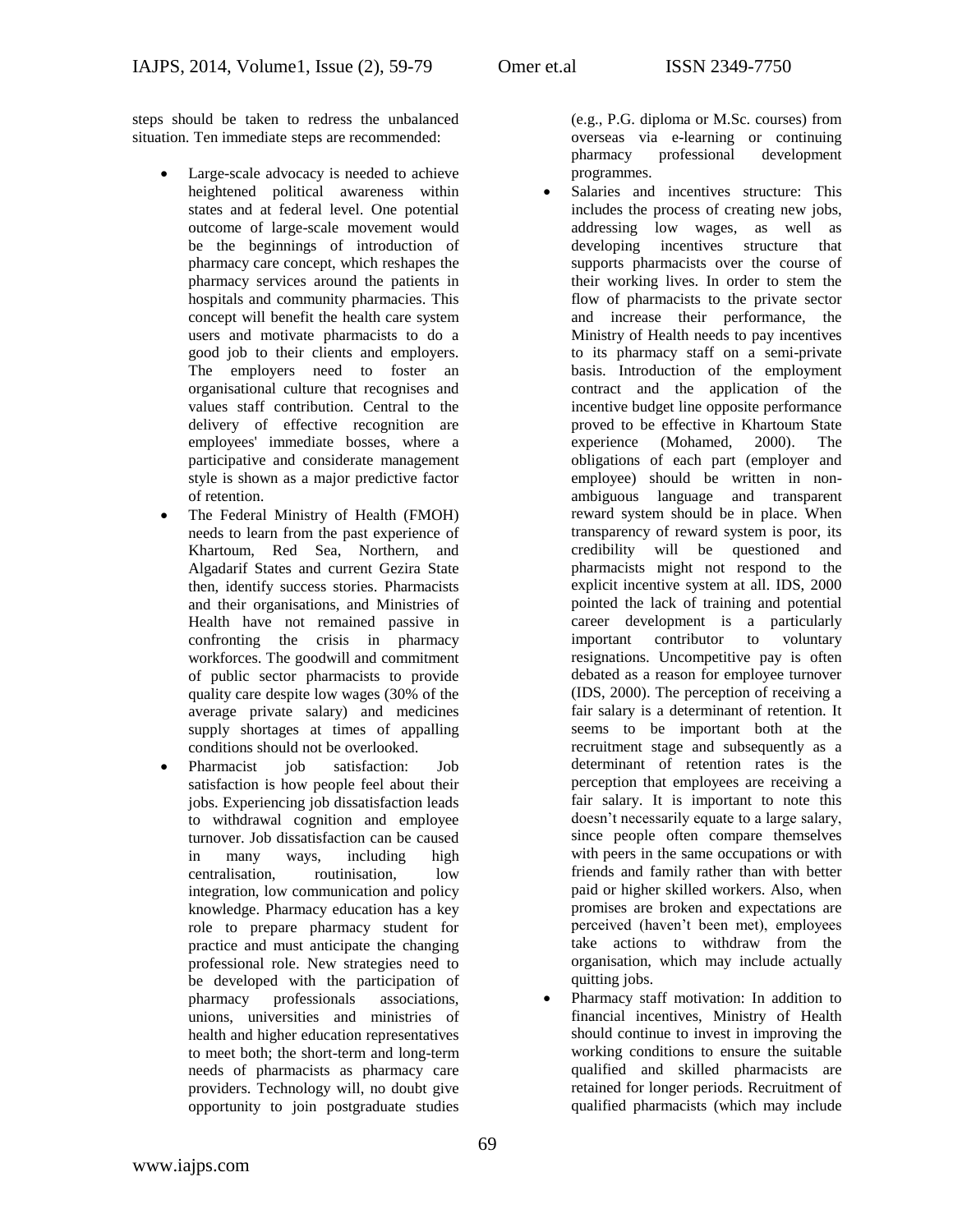looking outside the public services). A clear definition of job assignments (staff at hospitals` level enter into written contracts to perform according to MOH guidelines) and regular supervision will assist MOH to achieve a good staff performance. MOH should provide transport to pharmacists (senior and specialised pharmacists could be offered private vehicles) from their residence to the place of work to increase their motivation. Company-paid private medical insurance, and a company car for senior staff, child day care facilities, pension and retirement plans are the most desired and lead to employee retention.

- Redistribution of Pharmacy workforces: To address the problems of pharmacy profession in Sudan, an increase in access to essential medicines is insufficient. Far more important is the need to strengthen the pharmacy workforce in localities, states and federal health institutions to address the challenges and to use the resources and interventions for provision of effective pharmaceutical services.
- Small staff and efficient teamwork: The pharmacy workforces are divided into two levels (1) Department of pharmacies at Ministry of Health, and (2) Hospitals. The Department of pharmacy at state level should consist of 6 pharmacists at maximum and 25 at federal department of pharmacy including drug analysis laboratory. The hospitals` department of pharmacies classified as follows:

(i) Group A includes big hospitals (e.g., Khartoum and Omdurman hospitals). The numbers of pharmacists in Group A hospitals are 15 pharmacists in addition to pharmacy assistants and other supportive staff to cover all shifts. One manager, 3 pharmacist work in Drug Information Centre, three for internal hospital pharmacy, two in outpatient pharmacy, three in people pharmacy and one in clinical pharmacist;

(ii) Group B includes medium hospitals and capital cities hospitals (e.g., Ibrahim Malik, and Medani Hospitals). The Hospital Pharmacy Department (HPD) this group managed by 4 to 6 pharmacists;

(iii) Group C includes small and rural hospitals. Two pharmacists could run the HPD in these hospitals. Paying attention to create more flexible and efficient system for PHRs management in the government

institutions might help improve the condition of shortages of pharmacists in the public sector. The advantages of small staff can be easily managed, trained and financed, and teamwork could be developed. This also improves the performance and productivity of the public sector pharmacists thereby reduces the number of PHRs needed to provide satisfactory pharmaceutical services in the public sector institutions. The best indicators of staff retention are the fostering of friendships at work, and managers in health cares should take time to get knowing people and foster opportunities for friendship and socialising.

- National leadership at the highest level is essential and will only come to heighten the awareness of the fundamental importance of pharmacists in health care in general and in the pharmaceutical care in particular, and the development of new methods and strategies.
- Continuing pharmacy professional development: The most important element of National Drug Policy (NDP) and 25 years pharmacy strategy has yet to be tackled. MOH should fully recognise its 25 years pharmacy strategy goals could be achieved through people's (especially pharmacists) expertise. Appropriate training and development is the key to reach those goals and make strategy visions become reality. A wide variety of external (e.g., distance or e-learning in the developed world) and internal training and development programmes for pharmacists should be introduced. A pharmacist's career or pathway should be developed. A policy for active selection of training fields should be formulated according to the priorities of health care needs. The career development relies on individual training and development to enable employees to move into more challenging roles and can provide enhanced rewards for those who are promoted.
- Pharmacy staff discipline and accountability system: Disciplinary procedures, which provide a range of possible responses (from warnings through dismissal, depending on the severity and frequency of the offence should be clearly stated in the new work contracts). Pharmacy managers and team leaders in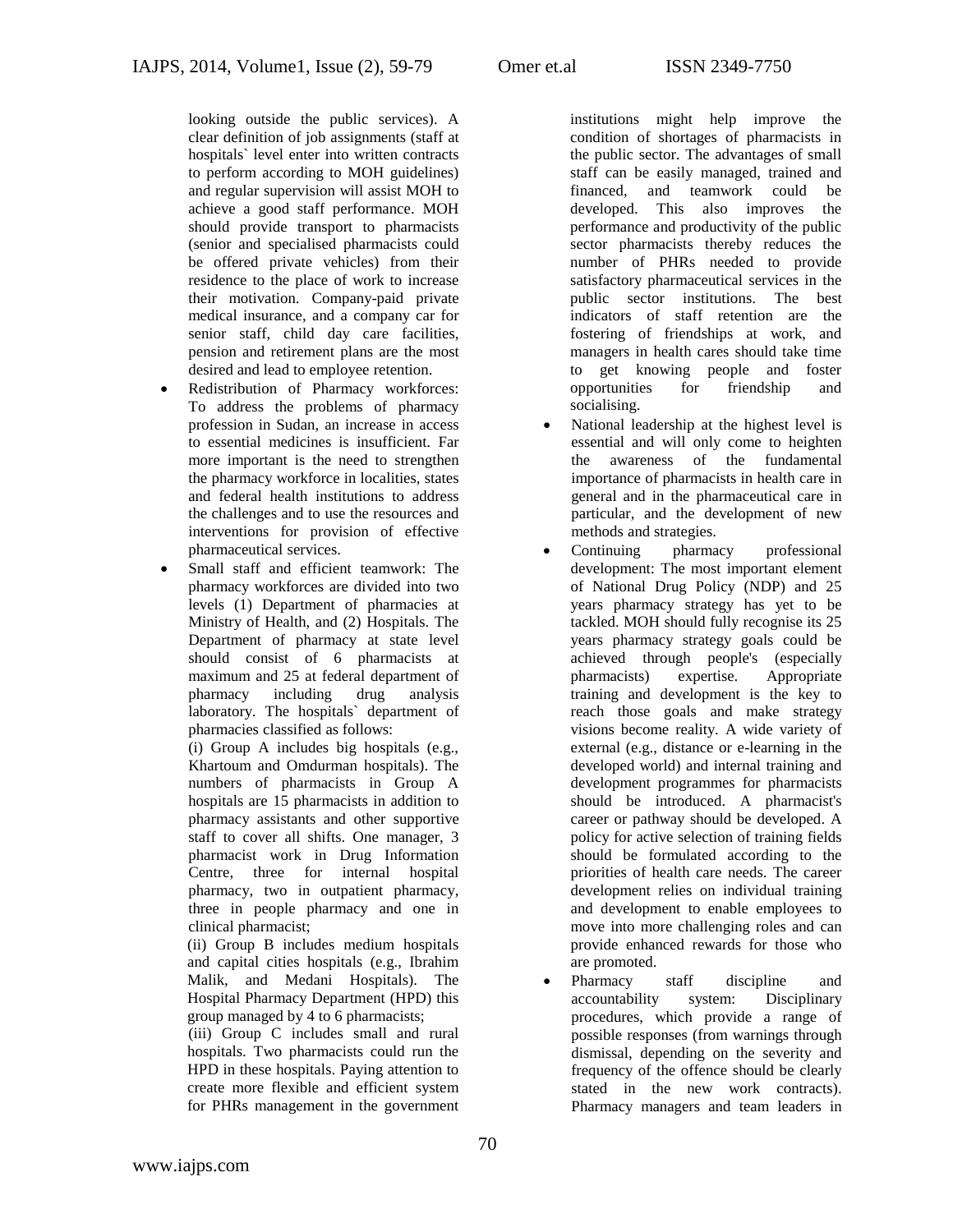different settings (administration or care providing, at both state and federal levels) should be trained to invoke disciplinary procedures and to bring criminal charges when necessary.

# **8. CONCLUSIONS**

Improving effectiveness of the public pharmacy is by switching resources towards areas of need, reducing inequalities and promoting better health. Unless there are clear incentives for pharmacists, they can move away from public sector. Findings innovative approaches to stop brain drain of the pharmacists from the public sector and to increase their productivity and performance might be more appropriate strategies to solve the problem in Sudan. These strategies comprise, for instance, monitory incentives, continuing professional development, working condition and job satisfaction of civil service PHRs. The study may help the Ministry of Health to better look at the real issues of PHRs in the public sector and formulate more relevant and useful policies and plans to retain qualified and skilled pharmacists in the public sector on a solid evidence base. Monitoring and evaluation of information provided to MOH. The data must be accurate and up to date. The study revealed low salaries, job dissatisfaction in relation to the pharmacy practice and bureaucracy, working conditions, lack of recognition for contribution at work, and lack of professional development training programmes are the main factors influencing the brain drain of the PHRs. These factors affect PHRs immigration and retention concurrently rather than in insolation. Given the time constraints required to get the new contracting arrangements in place, there is a risk that good practice developments in options for change for change field sites may not be used effectively (continue to evaluate and disseminate the lessons that emerge from these sites).

# **Ethical clearance and data protection consent**

Before starting the data collection, ethical clearance is to be obtained from the Federal Ministry of Health Research Ethics Committee. The researchers haven't time, so no ethical clearance was obtained. The respondents were informed all the data will be used for the academic research purposes only, and the data processing would not be used to support decision-making and would not cause substantial damage or distress.

# **Research limitations**

In the short survey pharmacists working with public and private sectors in Sudan regarding the

immigration of pharmacists from public to private sector was meant to explore factors that discourage or shorten the pharmacists stay in public sector. The design of the research itself may be considered inadequate with regard to size and selection process. However, the researchers believe it provides enough information about why pharmacists leave the public sector. Furthermore research should be carried out to understand the scope, magnitude directions of the migratory flows, within and outside the country, as well as the characteristics and skills of the emigrated pharmacists.

# **ACKNOWLEDGEMENTS**

The authors wish to thank Khalid Ibrahim, Zainelabdin Abass, Omer Dafalla, Ghada Omer and Abubaker Abdalrauf for their valuable comments and help in setting the research instruments. Dr. Abdelgadir Head of Khartoum State Ministry of Health, Research Department and his team who assisted with data collection are gratefully acknowledged.

# **REFERENCES**

1. Omer, A.M. 1994. Socio-Cultural aspects of water supply and sanitation in Sudan. NETWAS, Vol.2, No.4, Nairobi: Kenya.

2. Eichler, R., Auxila, P., and Pollock, J. 2001. Output based health care: paying for performance in Haiti. Public Policy for the Private Sector. Note No. 236. World Bank. Washington DC: USA.

3. Mohamed, G.K. 2000. Management of revolving drug fund: experience of Khartoum state- Sudan. M.Sc. Thesis Dissertation. The School of Pharmacy, University of Bradford: UK.

4. Gould, D. 2004. Training needs analysis: an evaluation framework. Nursing Standards 18: 33- 36.

5. Hongoro, C., and McPake, B. 2004. How to bridge the gab in human resources for health. The Lancet 364:1451-1459.

6. Hughes, A. 2004. Devising training needs analysis toolkit. Hospital Pharmacist 11:385-88.

7. Matowe, L., Duwiejua, M., and Norris, P. 2004. Is there a solution to the pharmacists' brain drain from poor to rich countries? The Pharmaceutical Journal 272:98-99.

8. Narasimhan, V, Brown, H, Pablos-Mendez, A, Adams, O, Dussault, G, Elzinga G. 2004. Responding to the global human resources crisis. The Lancet 363:1469-1472.

9. Shepherd, J. 1995. Findings of training need analysis for qualified nurse practioners. Journal of Advancing Nursing 22:66-71.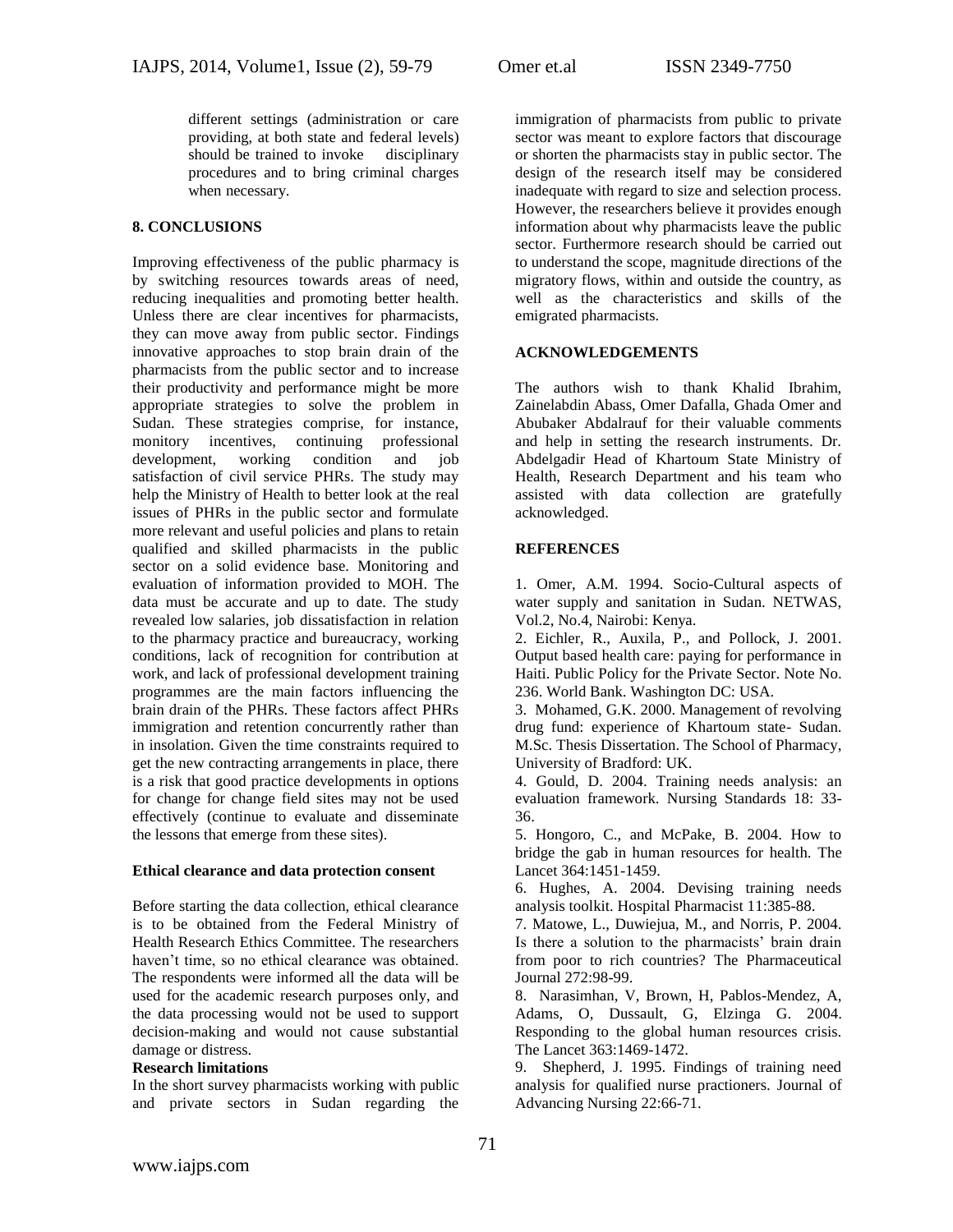10. Van Damme W., Meessen B., and Von Schreeb J. 2001. Sotnikum New Deal. The first year better income for health staff: better service to the population. Cambodia: Medicines Sans Frontiers; Antwerp: Institute of Tropical Medicine; Phnom Penh: National Institute of Public Health; Brussels: AEDES; Cambodia: UNICEF. http://www.msf.be/fr/pdf/cambodia.pdf.

11. WHO. 2004. The World Medicines Situation. WHO/EDM/PAR/2004.5. World Health Organisation (WHO): Geneva: Switzerland.

12. Ministry of Health (MOH). 2004. FGDP annual report. Ministry of Health. Sudan.

13. Canadian Pharmacists Association (CPA). 2001. A situation analysis of human Resources issues in the pharmacy profession in Canada. Detailed report prepared by Peartree Solutions Inc. for human resources development in Canada.

14. The Act 2001. 2001. Pharmacy poisons and medical devices act. Ministry of Health (MOH). Khartoum: Sudan.

15. Government of Sudan (GOS). 2002. National 25 years Strategic Plan (2002-2027). Khartoum: Sudan.

16. Ministry of Health (MOH). 2003. 25 years Pharmacy Strategy (2002-2027). Khartoum: Sudan. Unpublished Report.

17. Ministry of Health (MOH). 1997. National Drug policy. Khartoum: Sudan.

18. Hotchkiss, D.R. 1998. The trade-off between price and quality of services in the Philippines. Soc. Sci. Med. 46(2): 227-242.

19. Quick JD, Schulze, JD, Ashiru, DA, Khela, MK, Evans, DF, Patel, R and Parsons, GE. 1997. Managing drug supply: the selection, procurement, distribution and use of pharmaceuticals  $(2<sup>nd</sup>$ edition). West Hardford, CT, Kumarian Press.

20. Show, P.R., and Griffin, C.C. 1995. Financing health care in Sub-Saharan Africa through user fees and insurance. The World Bank. Washington D.C: USA.

21. Velasquez G, Vergara, C, Mardones, C, Reyes, J, Tapia, RA, Quina, F, Atala, E. 1998. Health reform and drug financing. Health Economic and Drugs. DAP series, No. 6. WHO/ DAP/98.3.

22. IDS. 2000. Personnel policy and practice: improving staff retention. Income Data Services Ltd. London: UK.

23. Boynton, P.M., Wood, G.W., and Greenhalgh, T. 2004. Hands-on guide to questionnaire research: reaching beyond the white middle classes. British Medical Journal; 328: 1433-1436.

24. Lerberghe, WV, Ferrinho, P, Omar, MC, Blaise, P, and Bugalho, AM. 2002. When staff is underpaid: dealing with the individual coping strategies of health personnel. Bulletin of the World Health Organization 80(7): 581-584.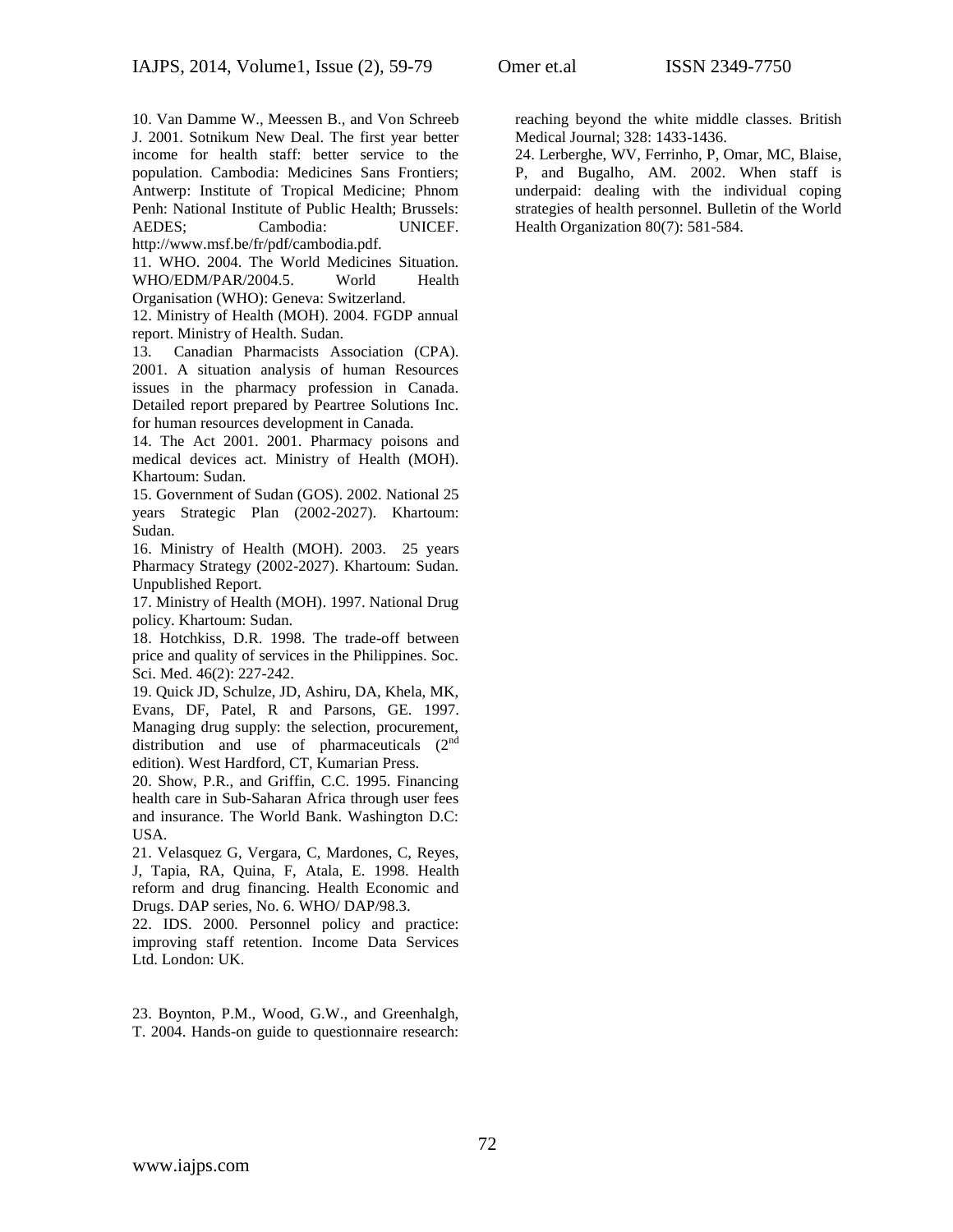# **Appendix (1) Public Sector Pharmacists Brain Drain Questionnaire**

#### **Public Sector Pharmacists' Questionnaire**

**Date …………………………………… Department………………………………………… Serial No………………………………………………………………………………………..**

#### *Please mark the best answer with an X*

**1. Are you: 1.** Male  $\Box$  **2.** Female  $\Box$ 

#### **2. When did you graduate?**

| During or before 1965 |                             |
|-----------------------|-----------------------------|
| During 1966 - 1970    | $\mathcal{D}_{\mathcal{A}}$ |
| During 1971 - 1975    | 3                           |
| During 1976 - 1980    |                             |
| During 1981 - 1985    | 5                           |
| During 1986 - 1990    | 6                           |
| During 1991 - 1995    |                             |
| During 1996 - 2000    | 8                           |
| After 2000            | c                           |

**3. Country of graduation**………………………………………………………………………

#### **4. Did you experience any private job at some time in the past before joining the public sector?**

1. Yes  $\Box$  (Go to question 5) 2. No  $\Box$  (Go to question 6)

#### **5. Why did you decide to leave the private sector?**

#### *Please rate each of the following reasons BY CIRCLING ONE NUMBER ON EACH LINE.*

# **1= most important, 5 = least important**

| Job dissatisfaction                    |  |  |  |  |  |
|----------------------------------------|--|--|--|--|--|
| Feeling of working for specific person |  |  |  |  |  |
| Low salaries and incentives            |  |  |  |  |  |
| Lack of ownership                      |  |  |  |  |  |
|                                        |  |  |  |  |  |
|                                        |  |  |  |  |  |

#### **6. Why did you choose the public sector?**

#### *Please rate each of the following reasons BY CIRCLING ONE NUMBER ON EACH LINE.*

#### **1= most important, 5 = least important**

| Job satisfaction                        |  |  |  |
|-----------------------------------------|--|--|--|
| Feeling of doing a public job           |  |  |  |
| Salaries are better than the private    |  |  |  |
| Feeling of ownership                    |  |  |  |
| Locally short and long training courses |  |  |  |
| Short and long training abroad          |  |  |  |
|                                         |  |  |  |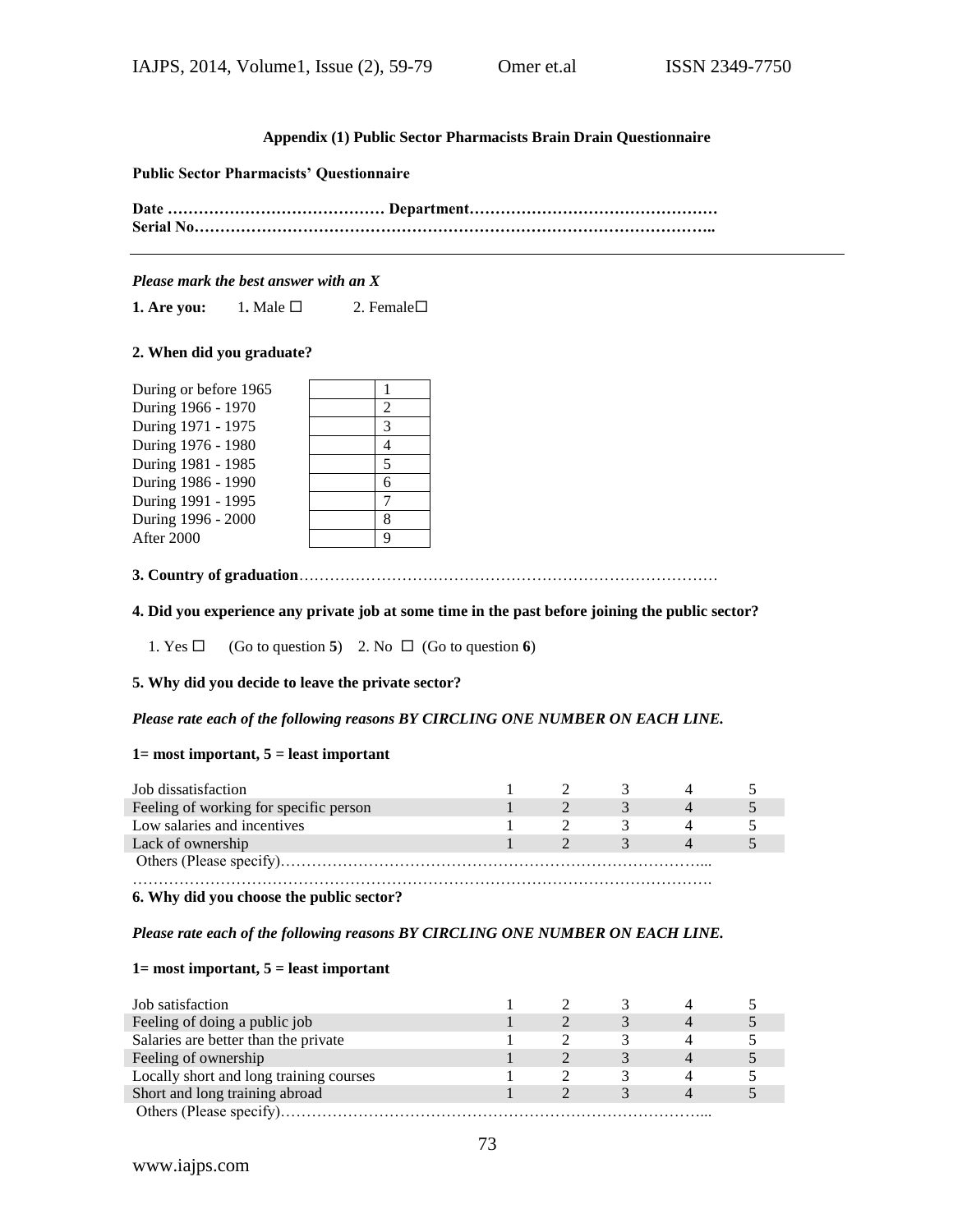………………………………………………………………………………………………….

### **7. What are the reasons that encourage you to work with public sector?**

# *Please rate each of the following reasons BY CIRCLING ONE NUMBER ON EACH LINE.*

# **1= most important, 5 = least important**

| Job satisfaction                     |  |  |  |
|--------------------------------------|--|--|--|
| Feeling of doing a public job        |  |  |  |
| Salaries are better than the private |  |  |  |
| Feeling of ownership                 |  |  |  |
| Pensions and other benefits          |  |  |  |
| Short and long training abroad       |  |  |  |
|                                      |  |  |  |
|                                      |  |  |  |

#### **8. Do you have intention to leave the public sector at some time in the future?**

1. Yes  $\Box$  (Go to questions **9, 10, 11**) 2. No  $\Box$  (Go to question **11**)

#### **9. Why are you intending to leave the public sector?**

### *Please rate each of the following reasons BY CIRCLING ONE NUMBER ON EACH LINE.*

#### **1= most important, 5 = least important**

| Job satisfaction in the private sector               | $1 \t2 \t3 \t4 \t5$      |         |             |  |
|------------------------------------------------------|--------------------------|---------|-------------|--|
| Private salaries are better than the public          | $\mathbf{1}$             | 2 3 4 5 |             |  |
| Private sector offers me vehicle                     | $\mathbf{1}$             | 2 3     | $4 \quad 5$ |  |
| The private gives me full treatment when feeling ill | $-1$ . The set of $\sim$ | 2 3 4 5 |             |  |
|                                                      |                          |         |             |  |
|                                                      |                          |         |             |  |

#### **10. What are the reasons that discourage you to continue with public sector?**

# *Please rate each of the following reasons BY CIRCLING ONE NUMBER ON EACH LINE.*

### **1= most important, 5 = least important**

| Lack of recognition of what I have done      |  |   |                |  |
|----------------------------------------------|--|---|----------------|--|
| Monetary issues                              |  | 3 | $\overline{4}$ |  |
| Dim vision                                   |  | 3 | 4              |  |
| Sense of instability                         |  | 3 | $\overline{4}$ |  |
| Lack of job satisfaction                     |  | 3 | 4              |  |
| Those who work and those who don't are equal |  | 3 | $\overline{4}$ |  |
| Policy-makers don't care about pharmacy      |  | 3 | 4              |  |
| Political issues                             |  | 3 | $\overline{4}$ |  |
|                                              |  |   |                |  |
|                                              |  |   |                |  |

**11. If you have any other comments concerning the retention of public sector pharmacy human resources. please do not hesitate to report them.**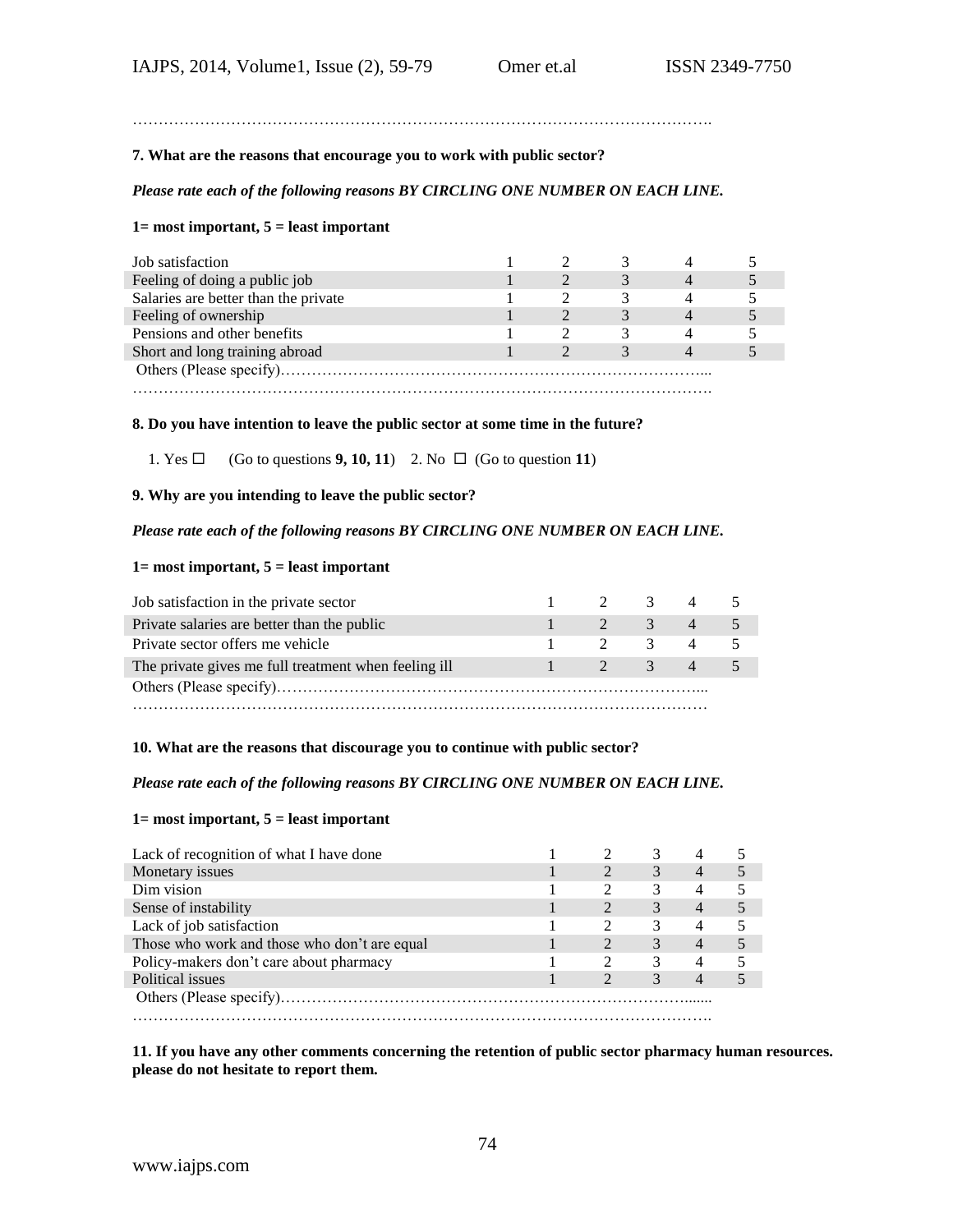| research. If you do not mind, we might need your telephone number to contact you for further clarification. |  |
|-------------------------------------------------------------------------------------------------------------|--|
|                                                                                                             |  |

# **Appendix (2) Public Sector Pharmacists Brain Drain Questionnaire**

# **Private Sector Pharmacists' Questionnaire**

**Date ……………………………………… Serial No…………………………………………..**

#### *Please mark the best answer with an X*

**1. Are you: 1.** Male  $\Box$  **2.** Female  $\Box$ 

## **2. When did you graduate?**

During or before 1965 During 1966 - 1970 2 During 1971 - 1975 During 1976 - 1980 4 During 1981 - 1985 During 1986 - 1990 6 During 1991 - 1995 During 1996 - 2000 8 **After 2000** 

|  | $\frac{2}{3}$  |
|--|----------------|
|  | $\frac{4}{5}$  |
|  |                |
|  |                |
|  | $\overline{7}$ |
|  | $\frac{8}{9}$  |
|  |                |

**3. Country of graduation**………………………………………………………….…………

#### **4. What is your current employer within the private sector**?

| Medical representative in a drug company      |  |  |
|-----------------------------------------------|--|--|
| Drug information pharmacist in a drug company |  |  |
| Community pharmacy Pharmacists                |  |  |
| Non Governmental Organisation                 |  |  |
|                                               |  |  |
|                                               |  |  |

# **5. What is your approximate monthly salary** *(IN SUDANESE POUNDS)?*

| $\mathfrak{D}$           |
|--------------------------|
| 3                        |
|                          |
| $\overline{\phantom{1}}$ |
| 6                        |
|                          |
|                          |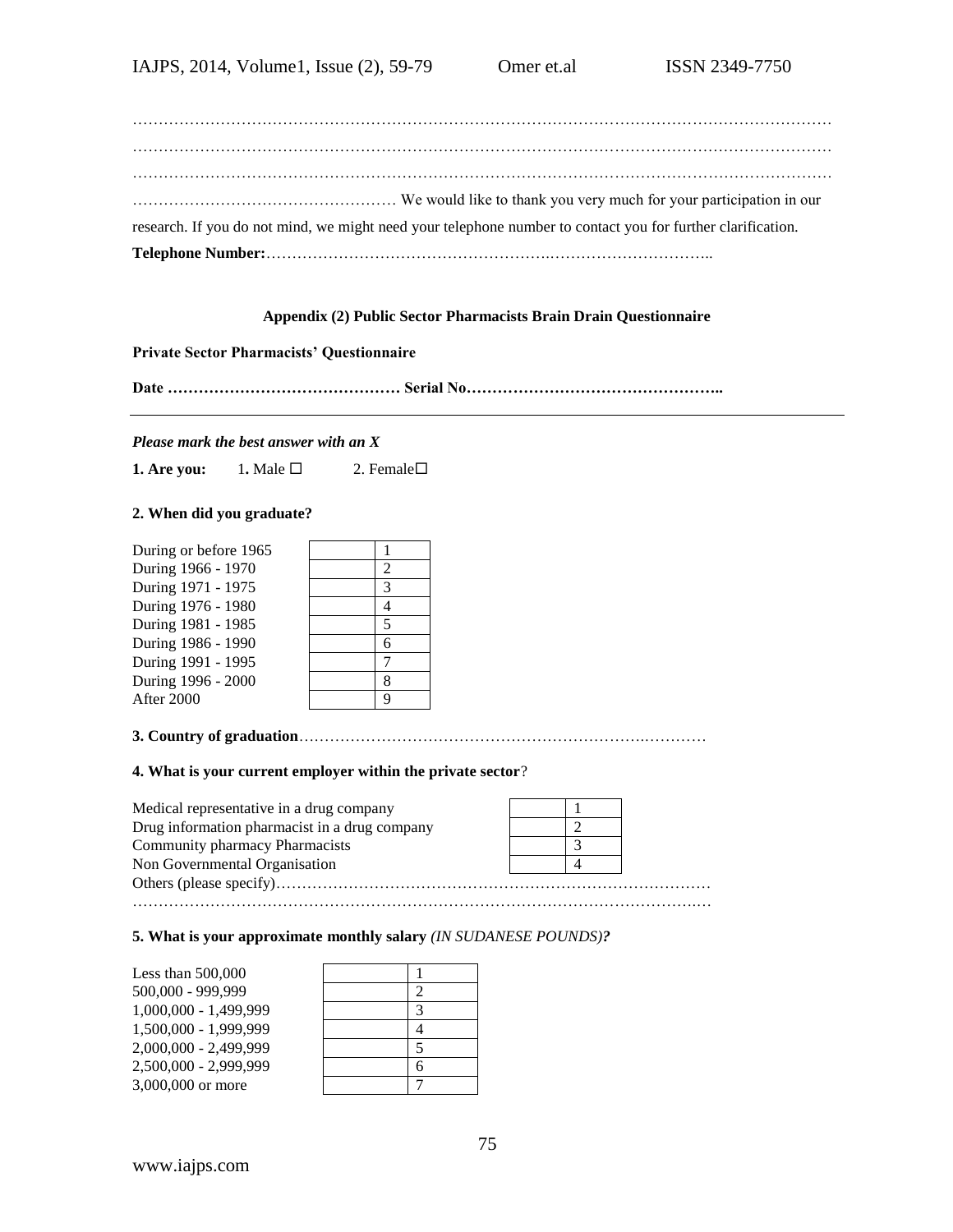# **6. Did you work with public sector at some time in the past before joining the private sector?**

1. Yes  $\Box$  (Go to question **7**) 2. No  $\Box$  (Go to question **8**)

# **7. Why did you decide to leave the public sector?**

# *Please rate each of the following reasons BY CIRCLING ONE NUMBER ON EACH LINE.*

#### **1= most important, 5 = least important**

| Lack of recognition of what I had done              |                             |   |                |  |
|-----------------------------------------------------|-----------------------------|---|----------------|--|
| Low salaries and incentives                         |                             | 3 | $\overline{4}$ |  |
| Dim vision                                          | $\mathcal{D}_{\mathcal{A}}$ | 3 | 4              |  |
| Feeling of instability                              |                             | 3 | $\overline{4}$ |  |
| Lack of job satisfaction                            |                             | 3 | 4              |  |
| Those who work harder and those who don't are equal | $\mathcal{D}_{\mathcal{L}}$ | 3 | $\overline{4}$ |  |
| Policy-makers don't care about pharmacy             | $\mathcal{D}_{\mathcal{L}}$ | 3 | $\overline{4}$ |  |
| Political issues                                    |                             | 3 | $\overline{4}$ |  |
|                                                     |                             |   |                |  |
|                                                     |                             |   |                |  |

#### **8. Why did you choose the private sector?**

# *Please rate each of the following reasons BY CIRCLING ONE NUMBER ON EACH LINE.*

#### **1= most important, 5 = least important**

| Job satisfaction in the private sector               |              | 2 3             |               |  |
|------------------------------------------------------|--------------|-----------------|---------------|--|
| Private salaries are better than the public          |              | $2^{\circ}$     | $\mathcal{R}$ |  |
| Private sector offers me vehicle                     |              | $2 \frac{3}{2}$ |               |  |
| The private gives me full treatment when feeling ill | $\mathbf{1}$ | $2^3$           |               |  |
|                                                      |              |                 |               |  |
|                                                      |              |                 |               |  |

#### **9. Do you have any intention to leave the private sector at some time in the future?**

1. Yes  $\Box$  (Go to questions **10**) 2. No  $\Box$  (Go to question **11**)

### **10. What are the reasons that encourage you to join the public sector?**

#### *Please rate each of the following reasons BY CIRCLING ONE NUMBER ON EACH LINE.*

#### **1= most important, 5 = least important**

| Job satisfaction in the public sector     |  |   |                |  |
|-------------------------------------------|--|---|----------------|--|
| No feeling of working for specific person |  | 3 | $\overline{4}$ |  |
| <b>Better salaries</b>                    |  | 3 | 4              |  |
| Feeling of ownership                      |  |   | $\overline{4}$ |  |
| Overseas training                         |  | 3 | 4              |  |
| Local training                            |  | 3 | $\overline{4}$ |  |
|                                           |  |   |                |  |
|                                           |  |   |                |  |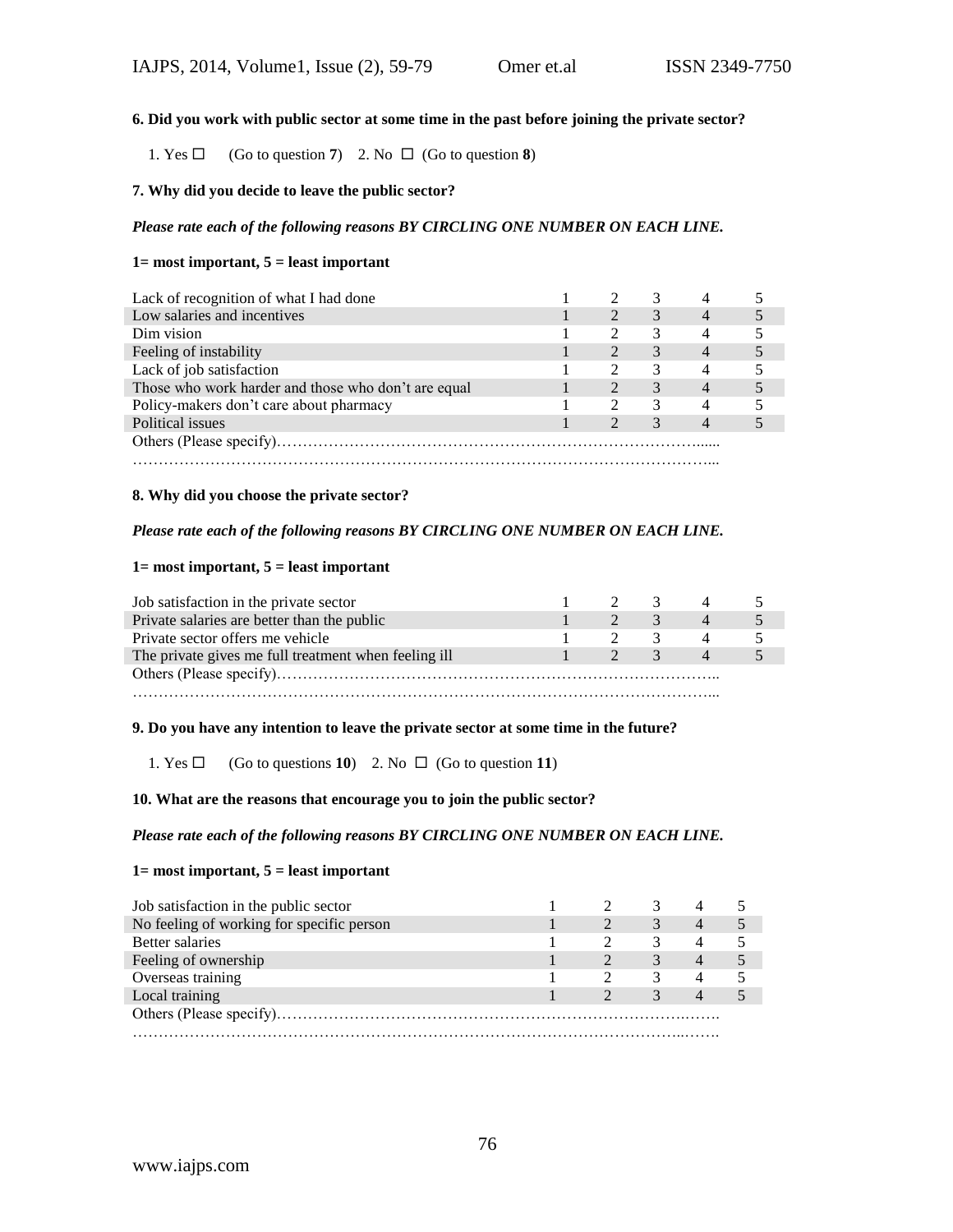## **11. What are the most important reasons that discourage you from joining the public sector at some time in the future?**

*Please rate each of the following reasons BY CIRCLING ONE NUMBER ON EACH LINE.*

# **1= most important, 5 = least important**

| Monetary issues          |  |               |  |
|--------------------------|--|---------------|--|
| Dim vision               |  | 3             |  |
| Sense of instability     |  | ≺             |  |
| Lack of job satisfaction |  | $\rightarrow$ |  |
| Political issues         |  | К             |  |
|                          |  |               |  |
|                          |  |               |  |

### **12. If you can move to the public sector, which of the following areas you are interested in?**

*Please rate each of the following reasons BY CIRCLING ONE NUMBER ON EACH LINE.*

# **1= most important, 5 = least important**

| Hospitals               |  |               |                |  |
|-------------------------|--|---------------|----------------|--|
| Inspection department   |  |               |                |  |
| Drug supply department  |  | $\rightarrow$ |                |  |
| Drug information centre |  | $\rightarrow$ | $\overline{4}$ |  |
|                         |  |               |                |  |
|                         |  |               |                |  |

### **13. If you have any other comments concerning the retention of public sector pharmacy human resources, please do not hesitate to report them.**

| research. If you do not mind, we might need your telephone number to contact you for further clarification. |
|-------------------------------------------------------------------------------------------------------------|
|                                                                                                             |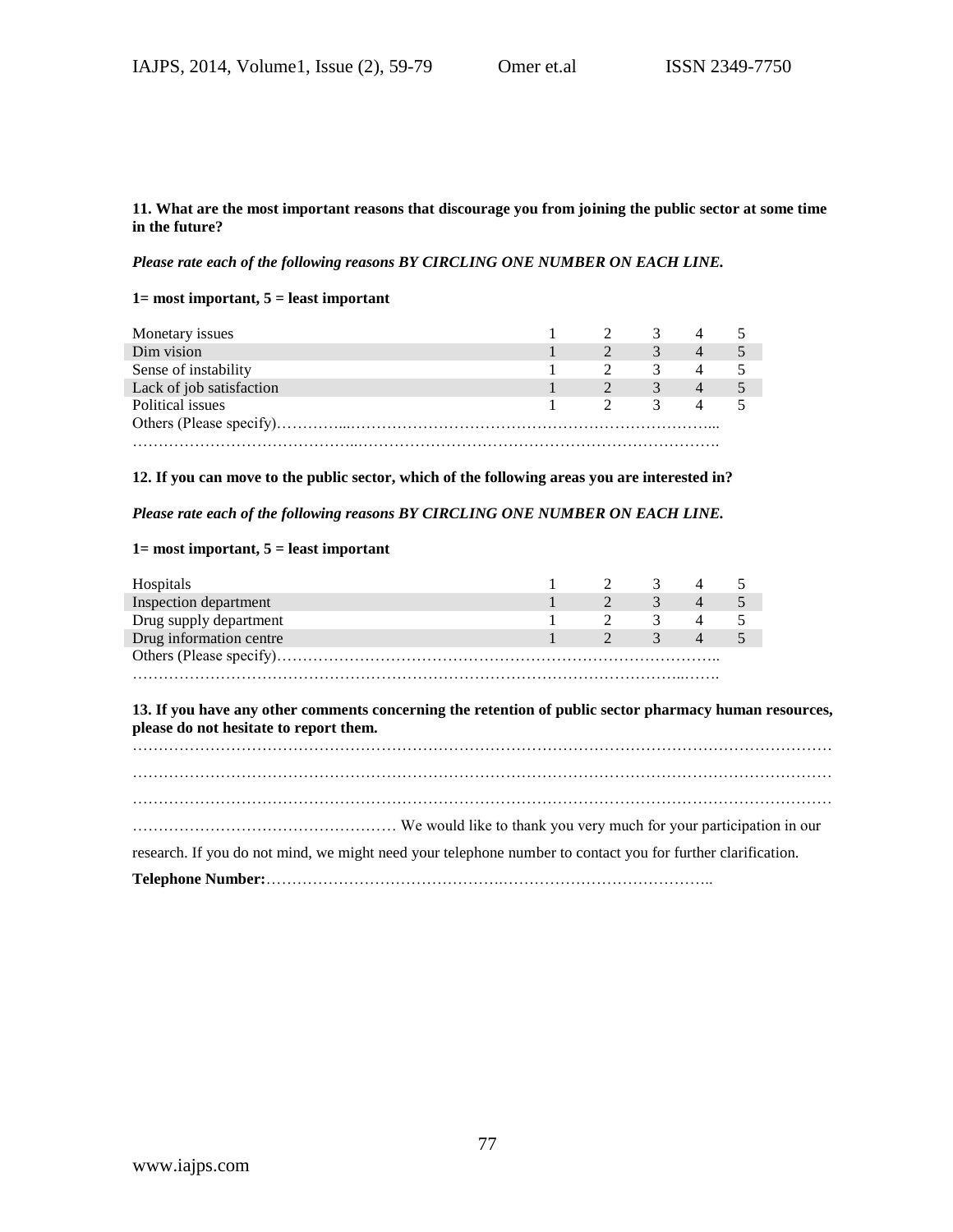# **Appendix (3) Facts about Sudan**

| <b>Full country name</b>         | <b>Republic of the Sudan</b>                                         |  |  |
|----------------------------------|----------------------------------------------------------------------|--|--|
| <b>Total area</b>                | One million square miles $(2.5 \times 10^6$ square kilometres). Land |  |  |
|                                  | $2.376 \times 10^6$ square kilometres                                |  |  |
| Population                       | $34.3 \times 10^6$ inhabitants (UN, 2004)                            |  |  |
| <b>Capital city</b>              | Khartoum (population 5 million)                                      |  |  |
| Language                         | Arabic (official), English, Nubian, Ta Bedawie, diverse              |  |  |
|                                  | dialects of Nilotic, Nilo - Hamitic, Sudanic languages               |  |  |
| <b>Religions</b>                 | Sunni Muslim 70% (in north), indigenous beliefs 25%,                 |  |  |
|                                  | Christian 5% (mostly in south and Khartoum)                          |  |  |
| <b>GDP</b> per head              | <b>US \$460 (World Bank, 2003)</b>                                   |  |  |
| <b>Annual growth</b>             | 4% (1997 est.)                                                       |  |  |
| <b>Inflation</b>                 | 23% (1998 est.)                                                      |  |  |
| <b>Monetary</b> unit             | 1 Dinar = 10 Sudanese pounds (1 US $\$ = 250 Dinar)                  |  |  |
| <b>Ethnic groups</b>             | Black 52%, Arab 39%, Beja 6%, Foreigners 2%, others 1%               |  |  |
| Life expectancy                  | 54 years (men), 57 years (women) (UN)                                |  |  |
| <b>Main exports</b>              | Oil, cotton, sesame, livestock and hides, gum Arabic                 |  |  |
| <b>Agricultures</b>              | Agriculture is the backbone of economic and<br>social                |  |  |
|                                  | development.                                                         |  |  |
|                                  | 62% of the populations are employed in agriculture.                  |  |  |
|                                  | Agriculture contributes 33% of the gross national products           |  |  |
|                                  | (GNP), and 95% of all earnings.                                      |  |  |
| <b>Animal wealthy</b>            | $35 \times 10^6$ head of cattle.                                     |  |  |
|                                  | $35 \times 10^6$ head of sheep.                                      |  |  |
|                                  | $35 \times 10^6$ head of goats.                                      |  |  |
|                                  | $3 \times 10^6$ head of camels.                                      |  |  |
|                                  | $0.6 \times 10^6$ head of horses and donkeys.                        |  |  |
|                                  | Fish wealth $0.2 \times 10^6$ tonnes of food annually.               |  |  |
|                                  | Wildlife, birds and reptiles.                                        |  |  |
| Population access to safe water  | 73 % (UNICEF, 1999)                                                  |  |  |
| (%)                              |                                                                      |  |  |
| Population access to adequate    | 51% (UNICEF, 1999)                                                   |  |  |
| sanitation $(\% )$               |                                                                      |  |  |
| Population access to<br>health   | 51% (UNICEF, 1999)                                                   |  |  |
| services $(\% )$                 |                                                                      |  |  |
| <b>Under five mortality rate</b> | 115 (per 1000 live births) (UNICEF, 1999)                            |  |  |
| <b>Environment</b>               | Inadequate supplies of potable water, wildlife populations           |  |  |
|                                  | threatened by excessive hunting,<br>soil<br>erosion,<br>and          |  |  |
|                                  | desertification.                                                     |  |  |
| <b>International agreements</b>  | Party to: Biodiversity, climate change,<br>desertification,          |  |  |
|                                  | endangered species, law of the sea, nuclear test ban, ozone          |  |  |
|                                  | layer protection.                                                    |  |  |